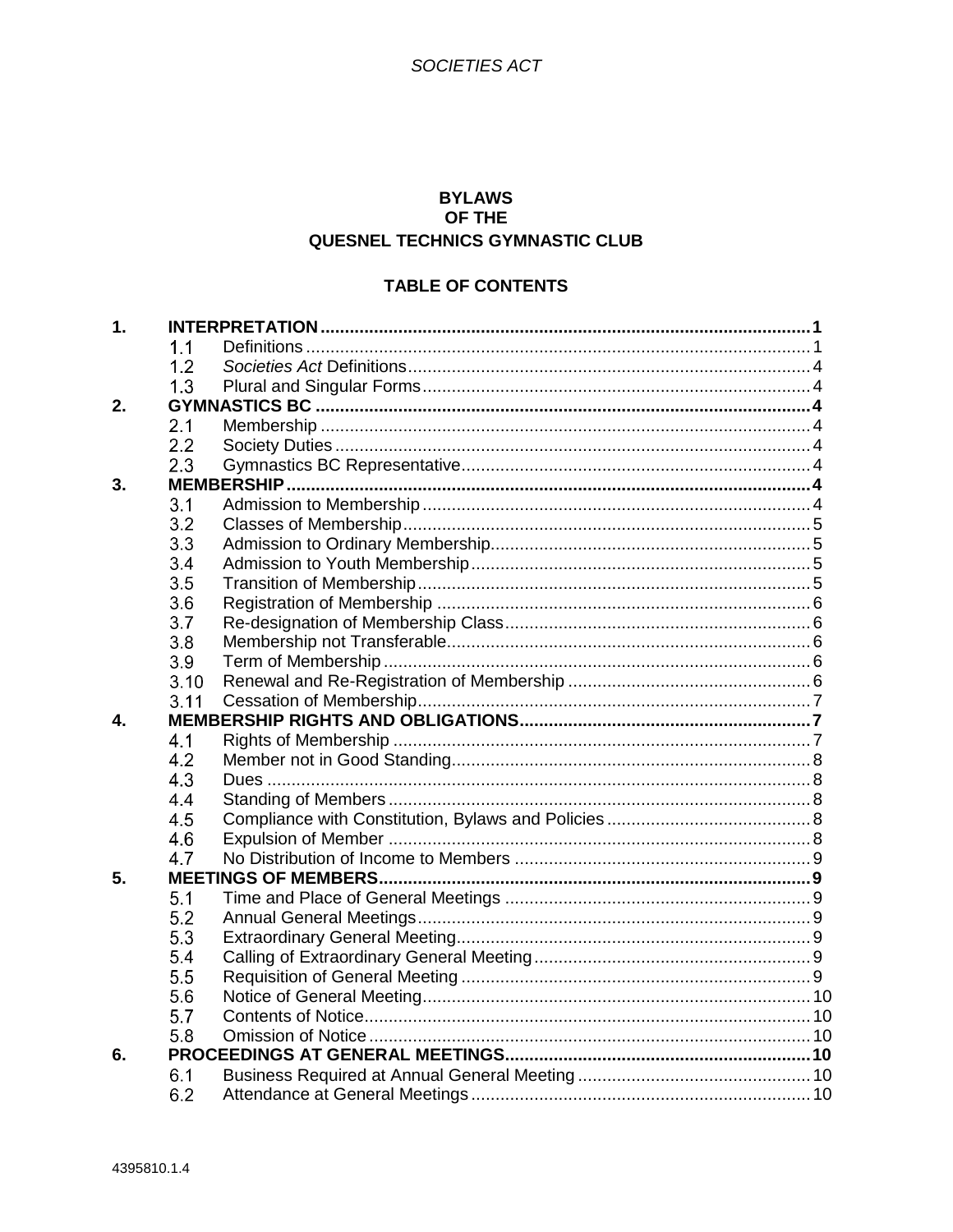|     | 6.3  |                                                                          |  |
|-----|------|--------------------------------------------------------------------------|--|
|     | 6.4  |                                                                          |  |
|     | 6.5  |                                                                          |  |
|     | 6.6  |                                                                          |  |
|     | 6.7  |                                                                          |  |
|     | 6.8  |                                                                          |  |
|     | 6.9  |                                                                          |  |
|     | 6.10 |                                                                          |  |
|     | 6.11 |                                                                          |  |
|     | 6.12 |                                                                          |  |
|     | 6.13 |                                                                          |  |
| 7.  |      |                                                                          |  |
|     | 7.1  |                                                                          |  |
|     | 7.2  |                                                                          |  |
|     | 7.3  |                                                                          |  |
|     | 7.4  |                                                                          |  |
|     | 7.5  |                                                                          |  |
|     | 7.6  |                                                                          |  |
| 8.  |      |                                                                          |  |
|     | 8.1  |                                                                          |  |
|     | 8.2  |                                                                          |  |
|     | 8.3  |                                                                          |  |
|     | 8.4  |                                                                          |  |
|     | 8.5  |                                                                          |  |
|     | 8.6  |                                                                          |  |
|     | 8.7  |                                                                          |  |
|     | 8.8  |                                                                          |  |
|     | 8.9  | Extension of Term to Maintain Minimum Number of Directors 15             |  |
|     | 8.10 |                                                                          |  |
|     | 8.11 |                                                                          |  |
|     | 8.12 |                                                                          |  |
| 9.  |      |                                                                          |  |
|     | 9.1  |                                                                          |  |
|     | 9.2  |                                                                          |  |
|     | 9.3  |                                                                          |  |
|     | 9.4  |                                                                          |  |
|     | 9.5  |                                                                          |  |
|     | 9.6  |                                                                          |  |
| 10. |      |                                                                          |  |
|     | 10.1 |                                                                          |  |
|     | 10.2 |                                                                          |  |
|     | 10.3 | Remuneration of Directors and Officers and Reimbursement of Expenses  18 |  |
|     | 10.4 |                                                                          |  |
|     | 10.5 |                                                                          |  |
|     | 10.6 |                                                                          |  |
| 11. |      |                                                                          |  |
|     | 11.1 |                                                                          |  |
|     | 11.2 |                                                                          |  |
|     | 11.3 |                                                                          |  |
|     | 11.4 |                                                                          |  |
|     |      |                                                                          |  |
|     | 11.5 |                                                                          |  |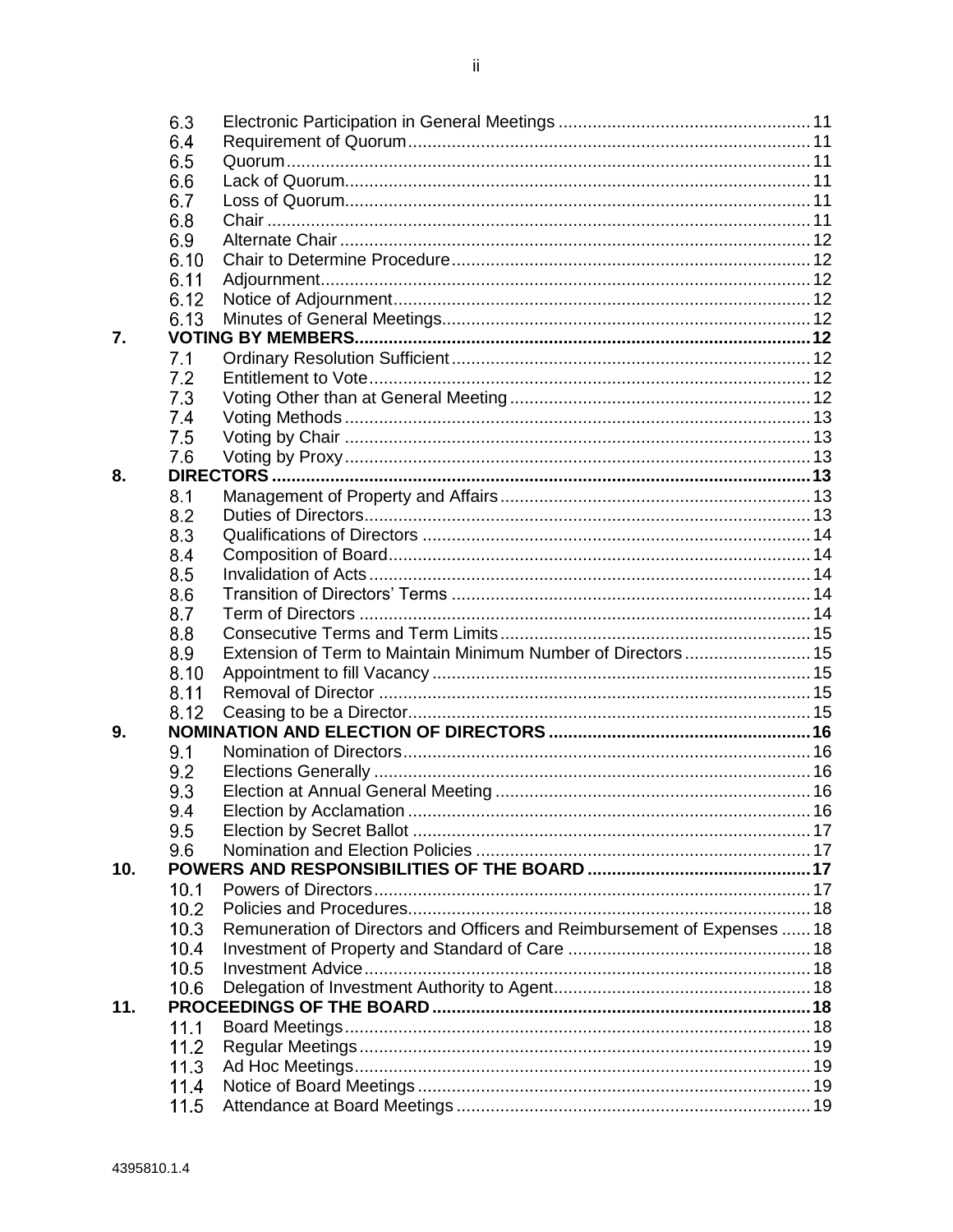|     | 11.6         |                    |  |
|-----|--------------|--------------------|--|
|     | 11.7         |                    |  |
|     | 11.8         |                    |  |
|     | 11.9         |                    |  |
|     |              |                    |  |
|     |              |                    |  |
|     |              |                    |  |
| 12. |              |                    |  |
|     | 12.1         |                    |  |
|     | 12.2         |                    |  |
|     | 12.3         |                    |  |
|     | 12.4         |                    |  |
| 13. |              |                    |  |
|     | 13.1         |                    |  |
|     | 13.2         |                    |  |
|     | 13.3         |                    |  |
|     | 13.4         |                    |  |
|     | 13.5         |                    |  |
|     | 13.6         |                    |  |
|     | 13.7         |                    |  |
|     | 13.8         |                    |  |
|     | 13.9         |                    |  |
|     |              |                    |  |
|     |              |                    |  |
| 14. |              |                    |  |
|     | 14.1         |                    |  |
|     | 14.2         |                    |  |
|     | 14.3         |                    |  |
|     | 14.4         |                    |  |
|     | 14.5         |                    |  |
|     | 14.6         |                    |  |
|     | 14.7         |                    |  |
|     | 14.8         |                    |  |
| 15. |              | <b>COMMITTEES </b> |  |
|     | 15.1         |                    |  |
|     | 15.2         |                    |  |
|     | 15.3         |                    |  |
|     | 15.4         |                    |  |
| 16. |              |                    |  |
|     | 16.1         |                    |  |
|     | 16.2         |                    |  |
| 17. |              |                    |  |
|     | 17.1         |                    |  |
|     | 17.2         |                    |  |
|     |              |                    |  |
|     | 17.3         |                    |  |
|     | 17.4         |                    |  |
|     | 17.5         |                    |  |
|     | 17.6         |                    |  |
|     | 17.7         |                    |  |
|     | 17.8<br>17.9 |                    |  |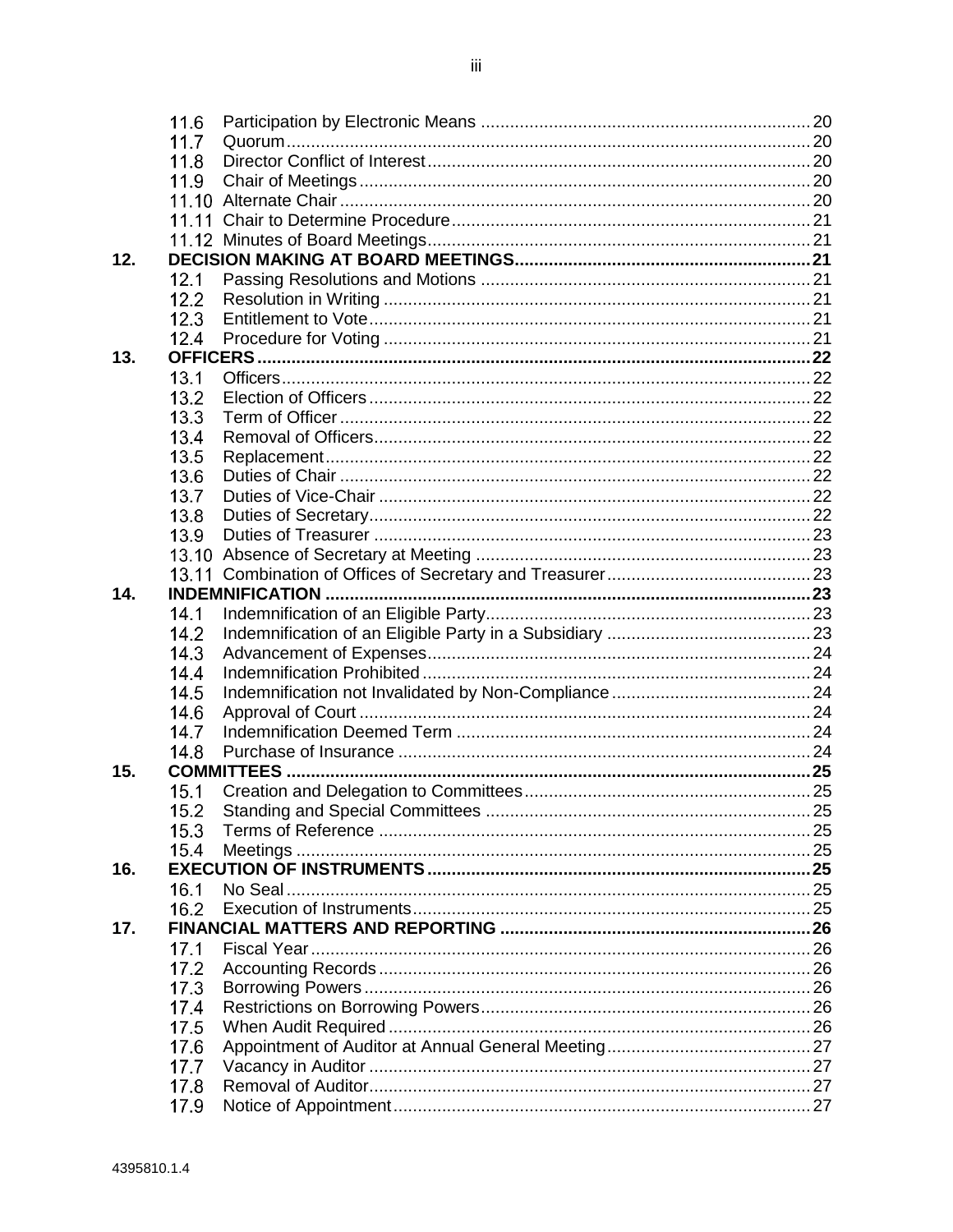|     |               | 27   |
|-----|---------------|------|
|     |               | .27  |
|     |               |      |
| 18. |               | . 27 |
|     |               | . 27 |
|     | 18.2          |      |
|     |               | .28  |
| 19. |               | 28   |
|     | 19.1          | 28   |
|     | 19.2          |      |
|     | 19.3          |      |
| 20. | <b>BYLAWS</b> | 29   |
|     | 20.1          |      |
|     | 20.2          |      |
|     | 20.3          |      |
|     |               |      |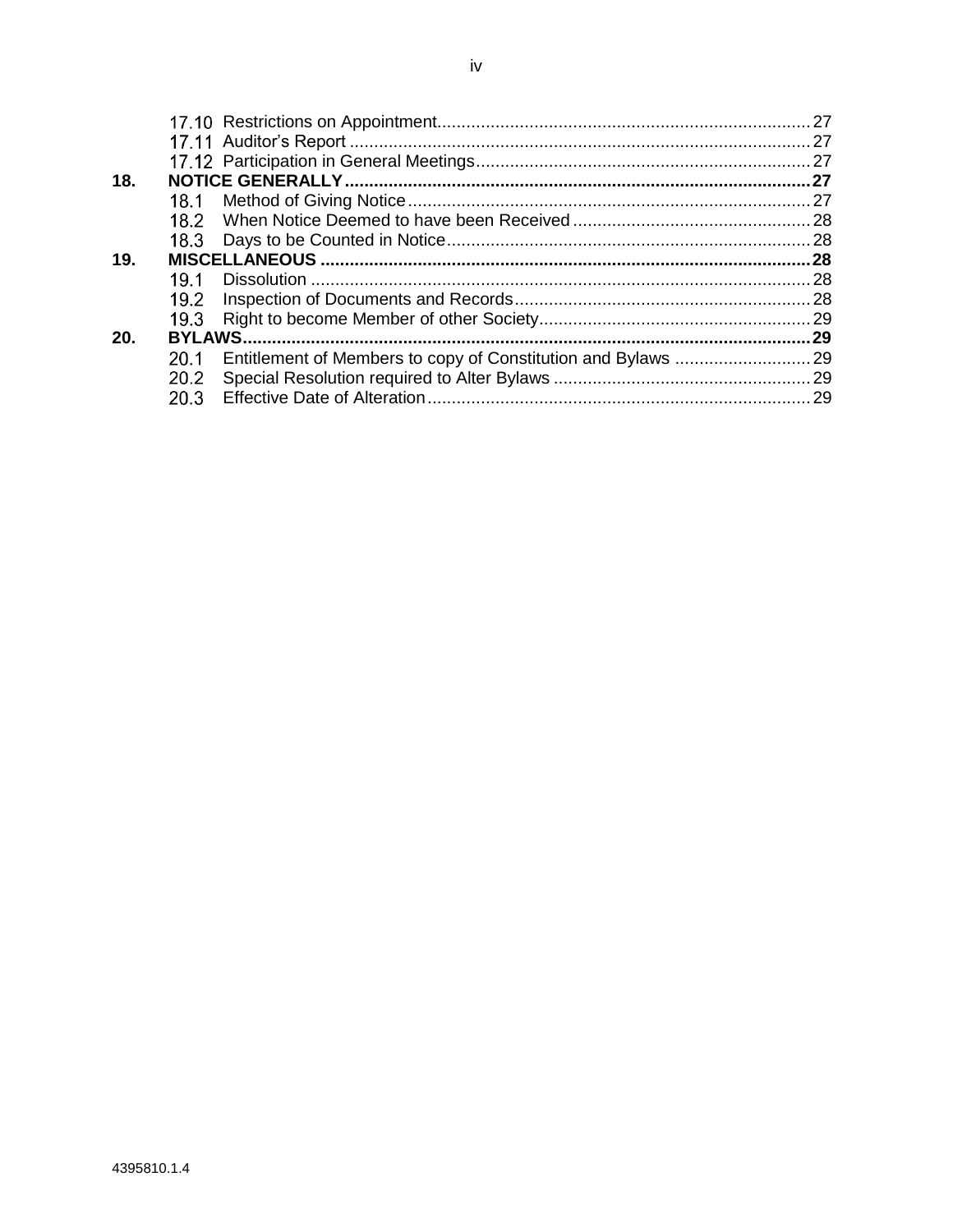### **BYLAWS OF THE QUESNEL TECHNICS GYMNASTIC CLUB**

### **1. INTERPRETATION**

#### **Definitions**  $1.1$

In these Bylaws and the Constitution of the Society, unless the context otherwise requires:

- (a) "**Act**" means the *Societies Act*, S.B.C. 2015, c. 18, as amended from time to time, and includes any successor legislation thereto;
- (b) "**Address of the Society**" means the registered office address of the Society as on record from time to time with the Registrar;
- (c) "**Board**" means the Directors acting as authorized by the Act, the Constitution and these Bylaws in managing or supervising the management of the affairs of the Society and exercising the powers of the Society;
- (d) "**Board Resolution**" means:
	- (1) a resolution passed by a simple majority of the votes cast in respect of the resolution by the Directors entitled to vote on such matter:
		- (A) in person at a duly constituted meeting of the Board,
		- (B) by Electronic Means in accordance with these Bylaws, or
		- (C) by combined total of the votes cast in person and by Electronic Means; or
	- (2) a resolution that has been submitted to all Directors and consented to in writing by two-thirds (2/3) of the Directors who would have been entitled to vote on the resolution at a meeting of the Board,

and a Board Resolution approved by any of these methods is effective as though passed at a meeting of the Board;

- (e) "**Bylaws**" means the bylaws of the Society as filed with the Registrar;
- (f) "**Chair**" means the Person elected to the office of chairperson of the Society in accordance with these Bylaws;
- (g) "**Constitution**" means the constitution of the Society as filed with the Registrar;
- (h) "**Directors**" means those Persons who are, or who subsequently become, directors of the Society in accordance with these Bylaws and have not ceased to be directors;
- (i) "**Electronic Means**" means any system or combination of systems, including but not limited to mail, telephonic, electronic, radio, computer or web-based technology or communication facility, that: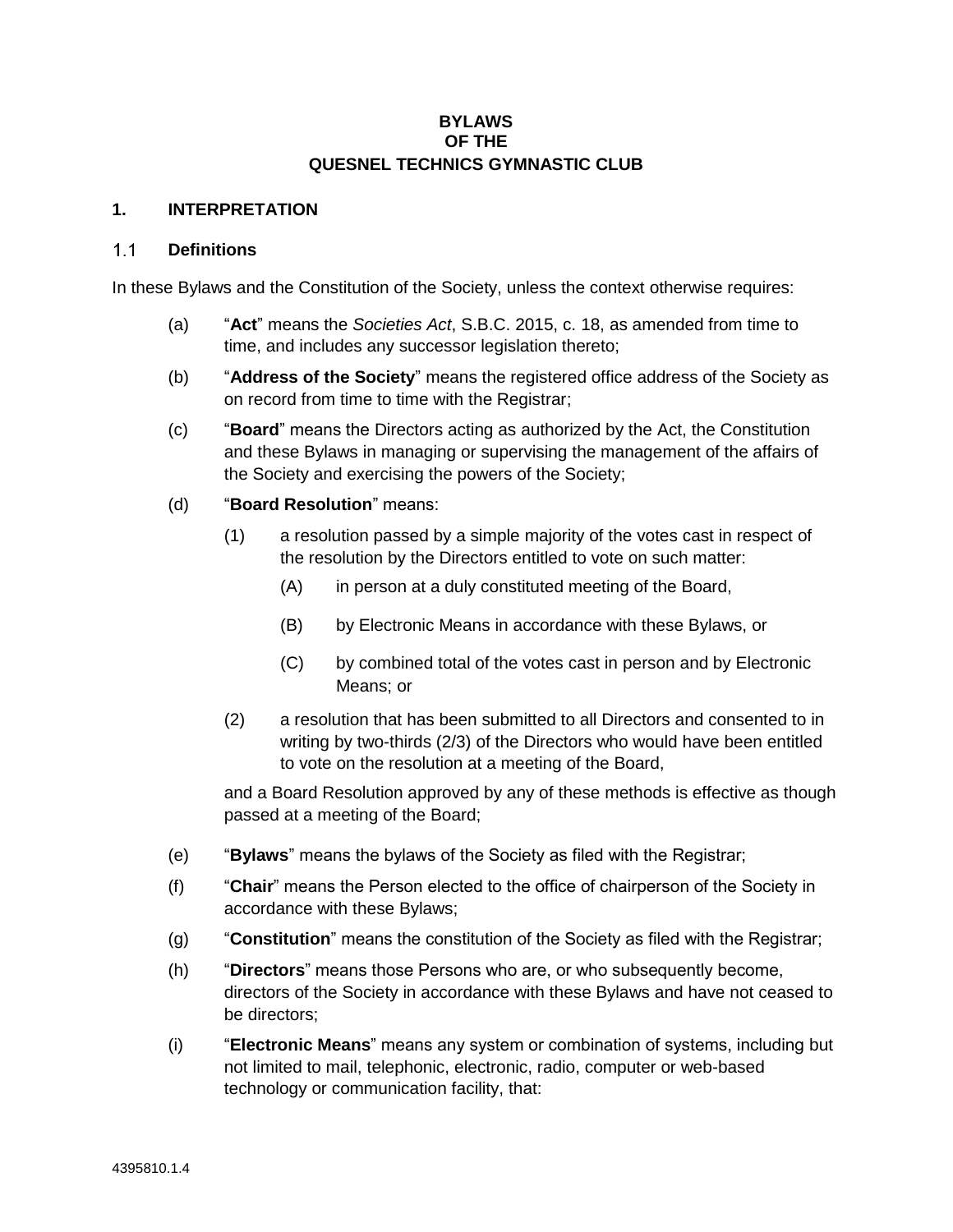- (1) in relation to a meeting or proceeding, permits all participants to communicate with each other or otherwise participate in the proceeding contemporaneously, in a manner comparable, but not necessarily identical, to a meeting where all were present in the same location, and
- (2) in relation to a vote, permits all eligible voters to cast a vote on the matter for determination in a manner that adequately discloses the intentions of the voters;
- <span id="page-5-1"></span><span id="page-5-0"></span>(j) "**Eligible Party**" means:
	- (1) a Person who is or was a Director, as determined in accordance with these Bylaws;
	- (2) such other Person described in the Act that is or was appointed or elected by the Directors to exercise authority to manage the activities or internal affairs of the Society as a whole or in respect of a principal unit of the Society;
	- (3) a Person who holds or held a position equivalent to what is described in either sub-paragraph [\(1\)](#page-5-0) or [\(2\)](#page-5-1) above in a subsidiary of the Society, if any; or
	- (4) the heir or personal or legal representative of a Person described in [\(1\),](#page-5-0) [\(2\)](#page-5-1) or [\(3\)](#page-5-2) above;
- <span id="page-5-2"></span>(k) "**General Meeting**" means a meeting of the Members, and includes any annual general meeting and any special or extraordinary general meetings of the Society;
- (l) "**Gymnastics BC**" means Gymnastics B.C., a society incorporated under the laws of British Columbia, and includes the legal successor thereto;
- (m) "**Income Tax Act**" means the *Income Tax Act*, R.S.C. 1985 (5<sup>th</sup> Supp.), c.1 as amended from time to time:
- (n) "**Members**" means those Persons who are, or who subsequently become, members in any class of membership in the Society, in accordance with these Bylaws and, in all cases, have not ceased to be members;
- (o) "**Membership Year**" means the period of approximately one (1) year which relates to the term of Members, which period shall be set by the Board from time to time;
- (p) "*mutatis mutandis*" means with the necessary changes having been made to ensure that the language makes sense in the context;
- (q) "**Ordinary Member**" means a Person who has been admitted as an Ordinary Member in accordance with these Bylaws and who has not ceased to be an Ordinary Member;
- (r) "**Ordinary Resolution**" means: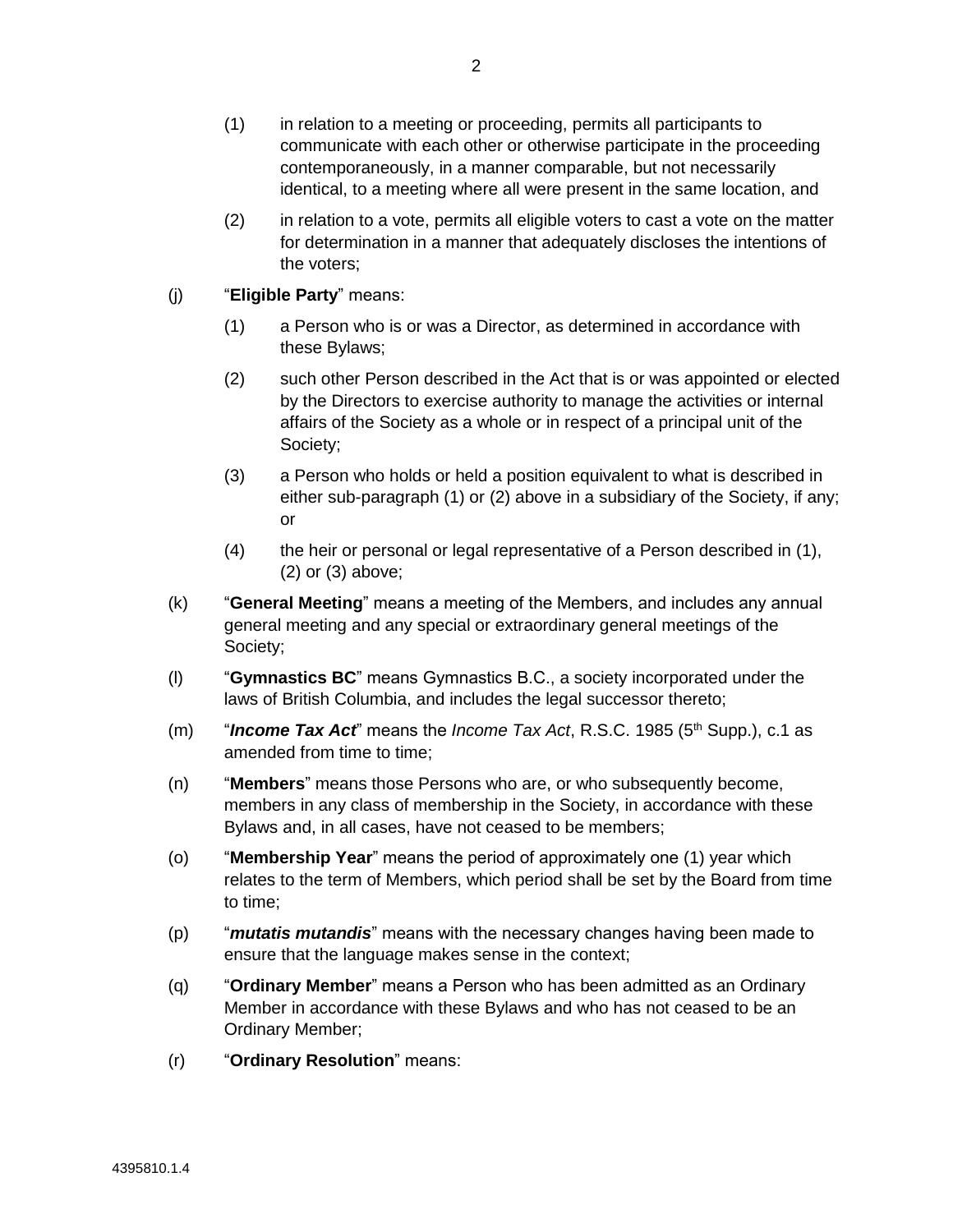- (1) a resolution passed by a simple majority of the votes cast in respect of the resolution by those Members entitled to vote:
	- (A) in person at a duly constituted General Meeting, or
	- (B) by Electronic Means in accordance with these Bylaws, or
	- (C) by combined total of the votes cast in person at a General Meeting and the votes cast by Electronic Means; or
- (2) a resolution that has been submitted to the Members and consented to in writing by at least two-thirds (2/3) of the voting Members,

and an Ordinary Resolution approved by any one or more of these methods is effective as though passed at a General Meeting of the Society;

- (s) "**Parent**" means a Person who is a natural or adoptive parent, or legal guardian of one or more Youth Members;
- (t) "**Person**" means a natural person;
- (u) "**Registered Address**" of a Member or Director means the address of that Person as recorded in the register of Members or the register of Directors;
- (v) "**Registrar**" means the Registrar of Companies of the Province of British Columbia;
- (w) "**Secretary**" means a Person elected to the office of secretary of the Society in accordance with these Bylaws;
- (x) "**Society**" means the" Quesnel Technics Gymnastic Club";
- (y) "**Special Resolution**" means:
	- (1) a resolution, of which the notice required by the Act and these Bylaws has been provided, passed by at least two-thirds (2/3) of the votes cast in respect of the resolution by those Members entitled to vote:
		- (A) in person at a duly constituted General Meeting,
		- (B) by Electronic Means in accordance with these Bylaws, or
		- (C) by combined total of the votes cast in person at a General Meeting and the votes cast by Electronic Means; or
	- (2) a resolution that has been submitted to the Members and consented to in writing by every Member who would have been entitled to vote on the resolution in person at a General Meeting,

and a Special Resolution approved by any one or more of these methods is effective as though passed at a General Meeting;

(z) "**Treasurer**" means a Person elected to the office of treasurer of the Society in accordance with these Bylaws;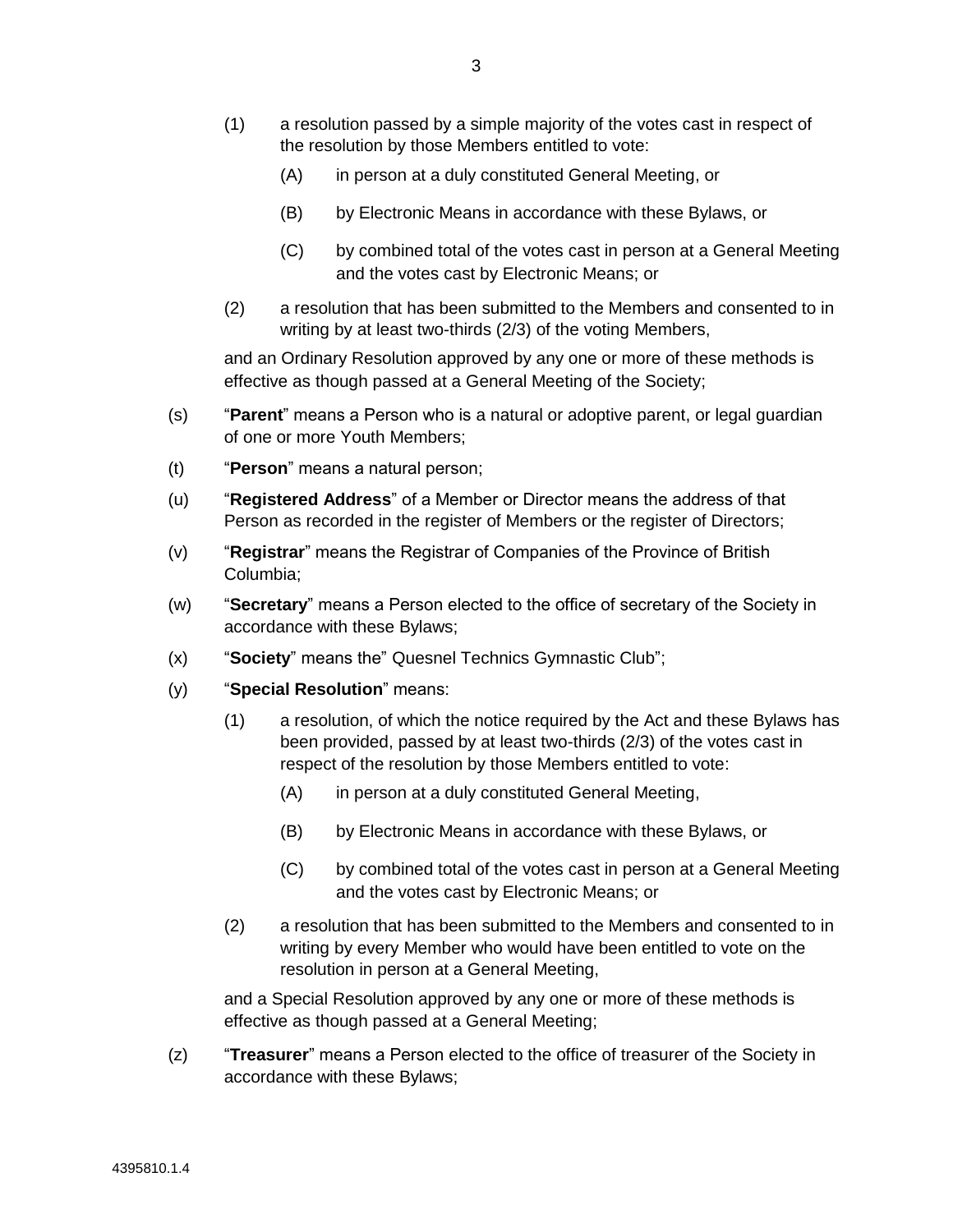- (aa) "**Vice-Chair**" means a Person elected to the office of vice-chair of the Society in accordance with these Bylaws;
- (bb) "**Youth Member**" means a Person who has been admitted as a Youth Member in accordance with these Bylaws and who has not ceased to be a Youth Member.

### $1.2<sub>2</sub>$ *Societies Act* **Definitions**

Except as otherwise provided, the definitions in the Act on the date these Bylaws become effective apply to these Bylaws and the Constitution.

### $1.3$ **Plural and Singular Forms**

In these Bylaws, a word defined in the plural form includes the singular and vice-versa.

# **2. GYMNASTICS BC**

### $2.1$ **Membership**

The Society is a member of Gymnastics BC.

### $2.2$ **Society Duties**

The Society will, at all times:

- (a) comply with the constitution and bylaws of Gymnastics BC;
- (b) support, and not hinder, the purposes, aims and programs of Gymnastics BC;
- (c) abide by all policies and procedures established by the directors of Gymnastics BC; and
- (d) comply with all instructions and requests from Gymnastics BC with regard to any programs it offers.

### $2.3$ **Gymnastics BC Representative**

The Society must, in accordance with Gymnastics BC's bylaws or policies adopted from time to time, appoint a Person to be a representative of the Society in relation to Gymnastics BC and to be responsible for maintaining and providing to Gymnastics BC all relevant contact information of the Society's membership.

# **3. MEMBERSHIP**

### $3.1$ **Admission to Membership**

Membership in the Society will be restricted to:

(a) those Persons who are Members in good standing on the date these Bylaws come into force; and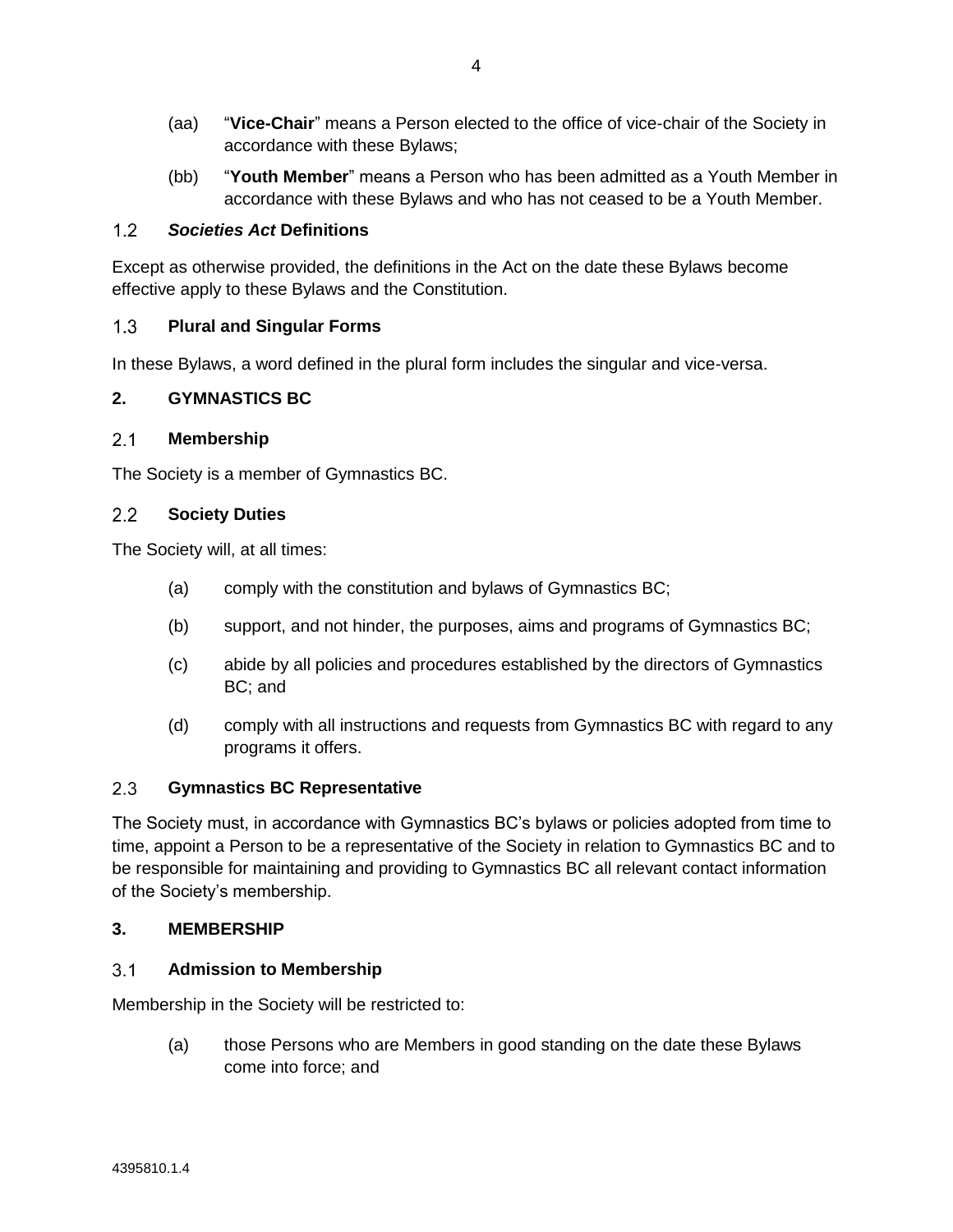(b) those Persons whose subsequent application for admission as a Member has been accepted in accordance with these Bylaws.

### $3.2$ **Classes of Membership**

There will be two (2) classes of voting membership, being the Ordinary Members and the Youth Members.

### $3.3$ **Admission to Ordinary Membership**

A Person will be admitted as an Ordinary Member if he or she:

- (a) is nineteen (19) years of age or older; and
- (b) is:
	- (1) enrolled in one or more ongoing structured programs offered by the Society; or
	- (2) regularly using the same equipment and/or facility that is used by the Society to provide its programming pursuant to subparagraph (1) immediately above.

### $3.4$ **Admission to Youth Membership**

A Person will be admitted as a Youth Member if he or she:

- (a) is less than nineteen (19) years of age; and
- (b) is:
	- (1) enrolled in one or more ongoing structured programs offered by the Society; or
	- (2) regularly using the same equipment and/or facility that is used by the Society to provide its programming pursuant to subparagraph (1) immediately above.

### $3.5$ **Transition of Membership**

On the date these Bylaws come into force:

- (a) each Person who is a member of the Society in good standing and who is eligible to be an Ordinary Member under these Bylaws will continue as an Ordinary Member until the conclusion of the current term of membership, unless sooner ceasing;
- (b) each Person who is a member of the Society in good standing and who is eligible to be a Youth Member under these Bylaws will continue as a Youth Member until the conclusion of the current term of membership, unless sooner ceasing; and
- (c) each Person who is a member of the Society not in good standing or who is ineligible for membership under these Bylaws will be deemed to have resigned from membership effective that date.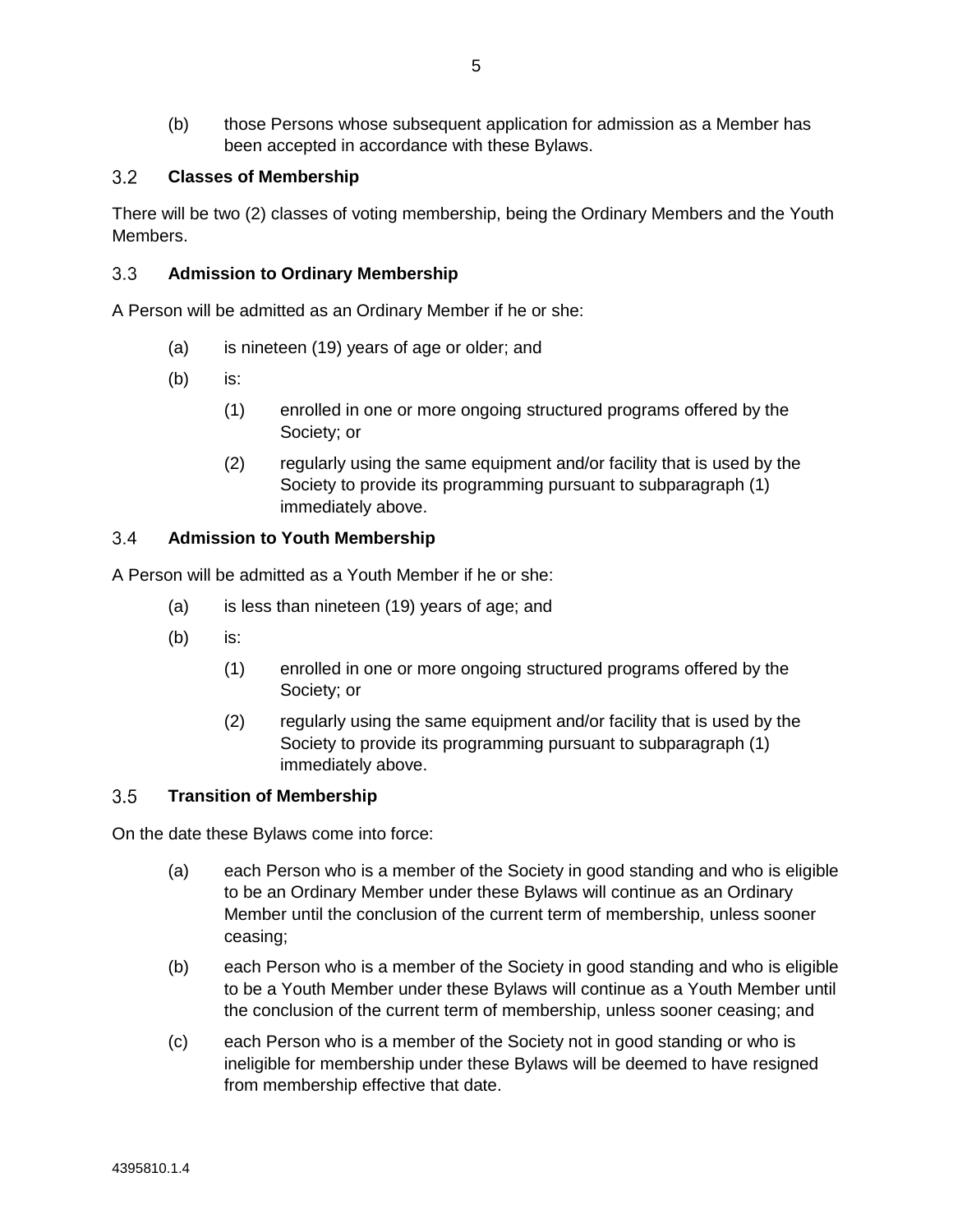### <span id="page-9-1"></span> $3.6$ **Registration of Membership**

An eligible Person may apply to become a Member by submitting to the Board or its designate:

- (a) a completed written registration form, in such form as may be established by the Board from time to time, to enroll themselves or a youth in ongoing structured programming offered by the Society;
- (b) payment for applicable program registration fees; and
- (c) in the case of a Youth Member, by providing the name and contact information of a Parent of the applicant.

A Person becomes a Member on the date their information is entered by the Society into the register of members. The Board may, by Board Resolution, postpone or refuse a Person's registration of membership.

A Person admitted as a Youth Member must appoint one (1) Parent to be his or her designated representative and exercise the rights of membership on behalf of the Youth Member.

### $3.7$ **Re-designation of Membership Class**

The Society may, on application or of its own accord, re-designate a Person to a new class of membership based on changes in eligibility or circumstances.

### $3.8$ **Membership not Transferable**

Membership is not transferable by a Member.

#### $3.9<sup>°</sup>$ **Term of Membership**

Once accepted as a Member, a Person continues as a Member until:

- (a) the conclusion of the current Membership Year, unless membership is renewed in accordance with section [3.10;](#page-9-0) or
- (b) such Person's membership otherwise ceases in accordance with these Bylaws.

#### <span id="page-9-0"></span> $3.10$ **Renewal and Re-Registration of Membership**

A Member who continues to be eligible may renew his or her membership prior to the conclusion of the Membership Year in such form and manner as may be determined by the Board from time to time.

A renewal of membership must be accompanied by payment for applicable membership dues, as well as fees owing by the Member, if any.

A Person whose membership has expired or otherwise ceased other than by expulsion and who remains eligible may re-register for membership after its expiry in accordance with section [3.6.](#page-9-1)

A Person who was expelled from membership may, unless prohibited by the terms of the expulsion, re-register for membership in accordance with the terms of the expulsion resolution,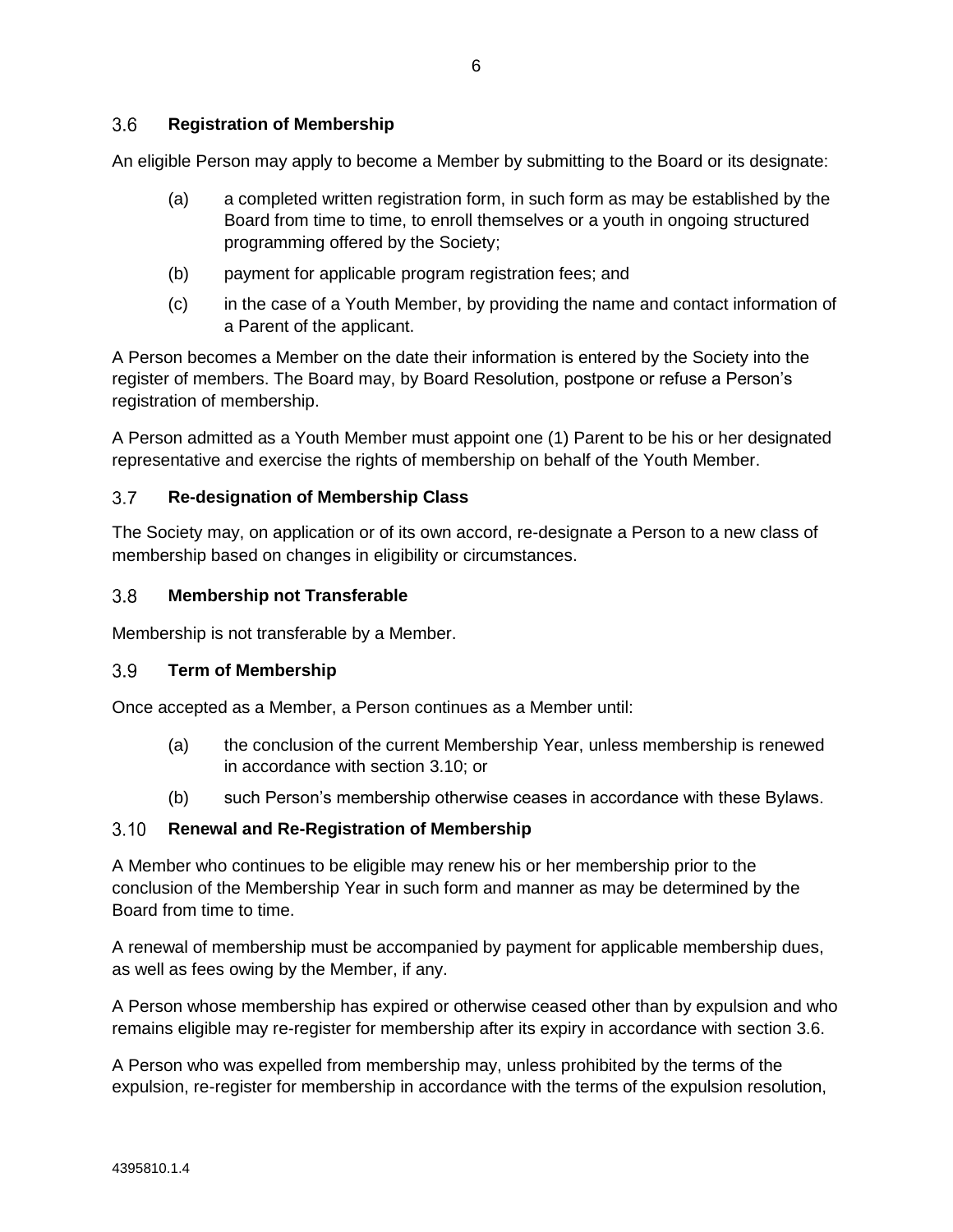provided that if the expulsion resolution provided no restrictions related to re-registration, the Person may re-register for membership after one (1) year from the date of expulsion.

Re-registrations for membership are subject to acceptance by the Board.

### **Cessation of Membership**

A Person will immediately cease to be a Member:

- (a) upon the date which is the later of:
	- (1) the date of delivering his or her resignation in writing to the Secretary or to the Address of the Society; and
	- (2) the effective date of the resignation stated thereon;
- (b) upon the date that is thirty-one (31) days from the conclusion of the current Membership Year, unless membership is renewed in accordance with section [3.10;](#page-9-0)
- (c) upon his or her expulsion; or
- (d) upon his or her death.

### **4. MEMBERSHIP RIGHTS AND OBLIGATIONS**

#### <span id="page-10-0"></span> $4.1$ **Rights of Membership**

An Ordinary Member in good standing has the following rights of membership:

- (a) to receive notice of, and to attend, all General Meetings;
- (b) to make or second motions at a General Meeting and to speak in debate on motions under consideration in accordance with such rules of order as may be adopted;
- (c) to exercise a vote on matters for determination at General Meetings;
- (d) to stand for election as a Director, in accordance with these Bylaws;
- (e) may serve on committees of the Society, as invited; and
- (f) may participate in the programs and initiatives of the Society, in accordance with such criteria as may be determined by the Board from time to time.

A Youth Member in good standing has the following rights of membership:

- (g) to receive notice of, and to attend, all General Meetings;
- (h) to make or second motions at a General Meeting and to speak in debate on motions under consideration in accordance with such rules of order as may be adopted;
- (i) to exercise a vote on matters for determination at General Meetings;
- (j) may serve on committees of the Society, as invited; and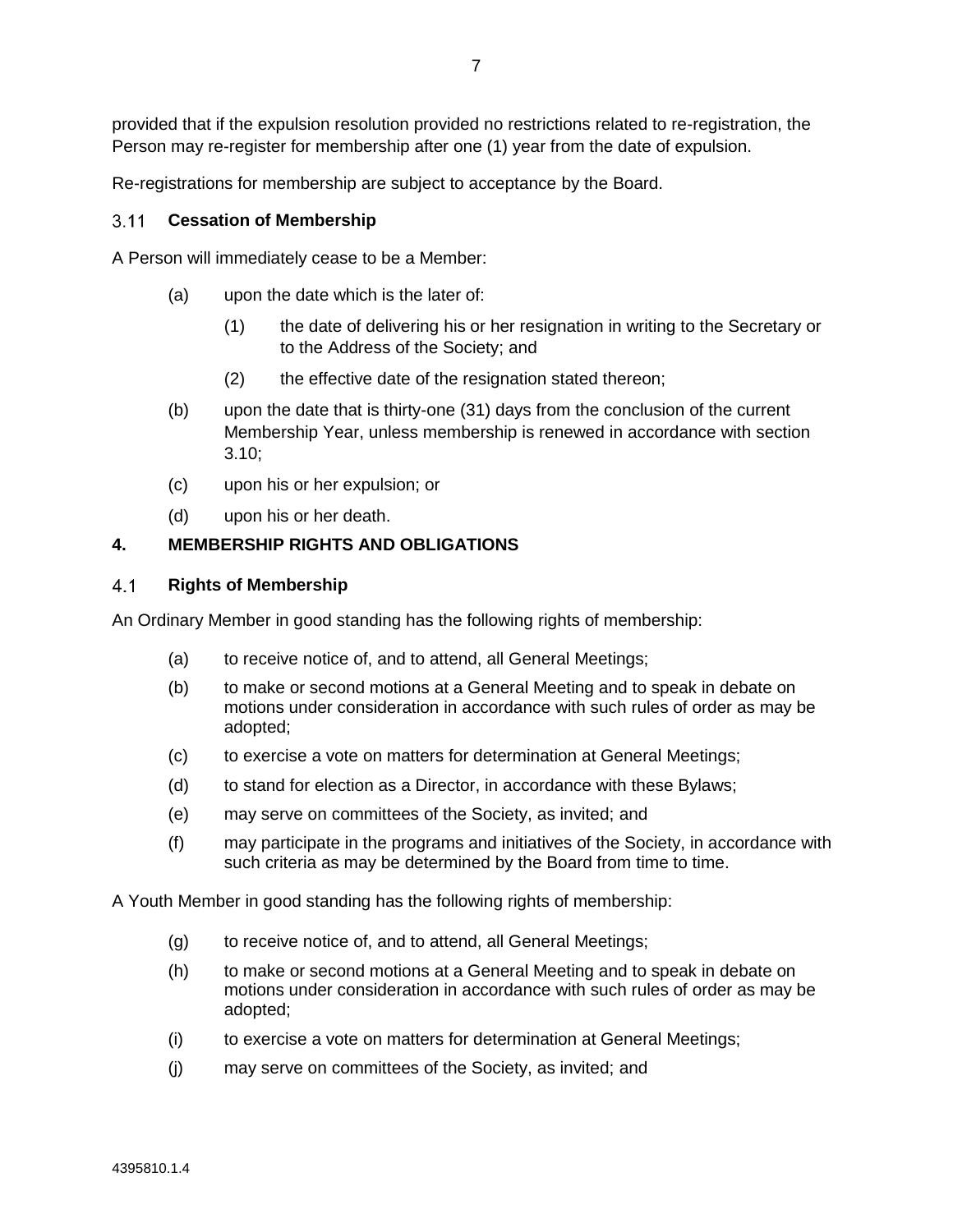(k) to participate in the programs and initiatives of the Society, in accordance with such criteria as may be determined by the Board from time to time.

### $4.2$ **Member not in Good Standing**

A Member who is not in good standing has the right to receive notice of, and to attend, all General Meetings, and the right to participate in programs or initiatives of the Society (subject to eligibility) but is suspended from all of the other rights set out in section [4.1](#page-10-0) for so long as he or she remains not in good standing.

### 4.3 **Dues**

The Board will, by Board Resolution, determine the dues and fees payable by Members from time to time and in the absence of such determination by the Board, dues are deemed to be nil. The Board may determine:

- (a) that different dues and/or fees will apply to different classes of membership;
- (b) that dues and/or fees may be pro-rated in certain circumstances; and
- (c) that dues and/or fees may be waived in cases of demonstrated hardship.

### $4.4$ **Standing of Members**

All Members are deemed to be in good standing except a Member who has failed to pay such membership dues and fees as are determined by the Board, if any, when due and owing and such Member is not in good standing so long as such amount remains unpaid.

### <span id="page-11-0"></span>4.5 **Compliance with Constitution, Bylaws and Policies**

Every Member will, at all times:

- (a) uphold the Constitution and comply with these Bylaws, the regulations and the policies of the Society in effect from time to time;
- (b) abide by such codes of conduct and ethics adopted by the Society; and
- (c) further and not hinder the purposes, aims and objects of the Society.

### 4.6 **Expulsion of Member**

Following an appropriate investigation or review of a Member's conduct or actions in accordance with the regulations and policies established by the Board, the Board may, by Board Resolution, expel a Member for conduct which, in the reasonable opinion of the Board:

- (a) is improper or unbecoming for a Member;
- (b) is contrary to section [4.5;](#page-11-0) or
- (c) is likely to endanger the reputation or hinder the interests of the Society.

The Board must provide notice of a proposed expulsion to the Member in question, accompanied by a brief statement of the reasons for the disciplinary action.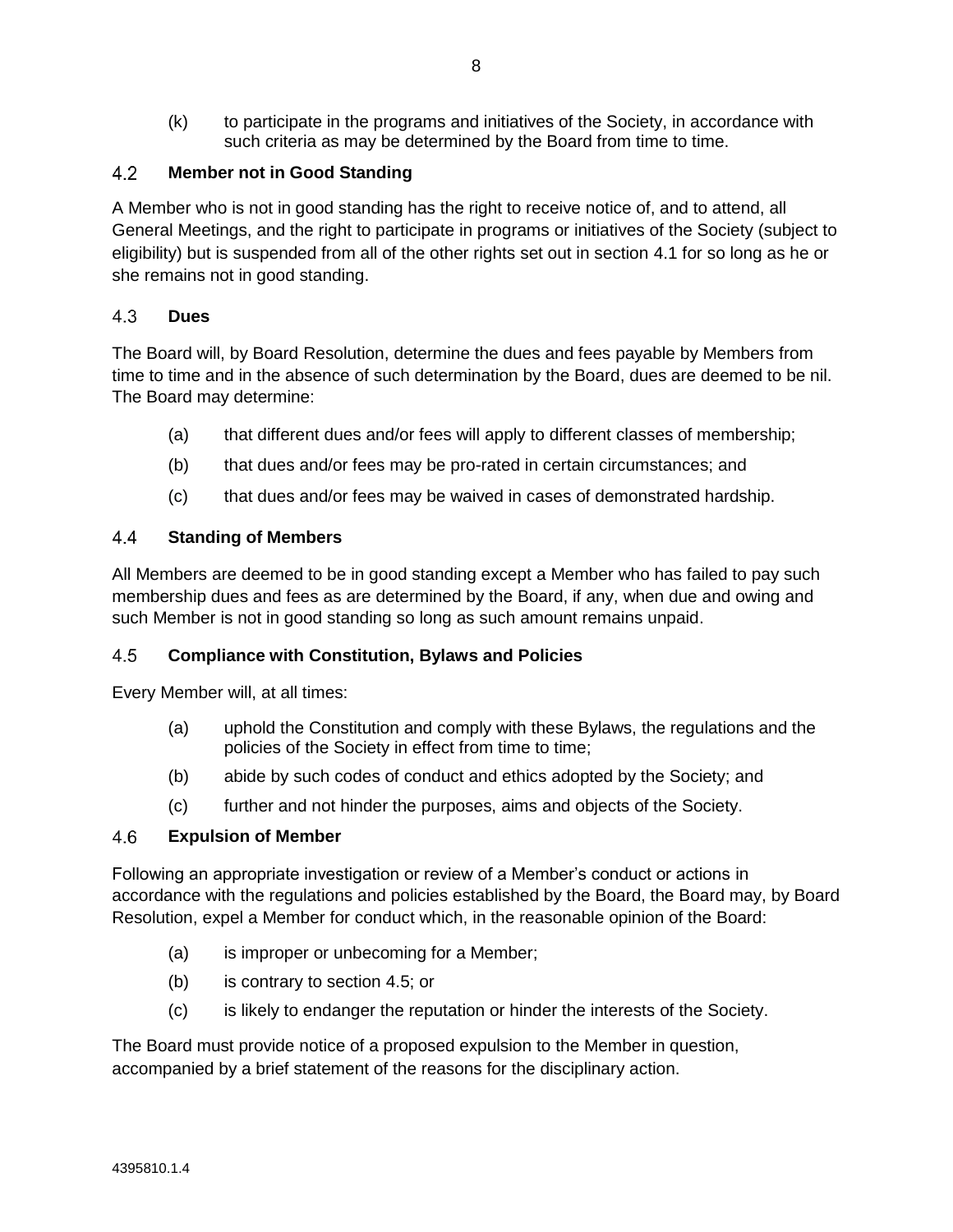A Member who is the subject of the proposed expulsion will be provided a reasonable opportunity to respond to the proposed discipline at or before the Board Resolution is considered.

### **No Distribution of Income to Members** 4.7

The activities of the Society will be carried on without purpose of gain for its members and any income, profits or other accretions to the Society will be used in promoting the purposes of the Society.

# **5. MEETINGS OF MEMBERS**

### $5.1$ **Time and Place of General Meetings**

The General Meetings of the Society will be held at such time and place, in accordance with the Act, as the Board decides.

### $5.2$ **Annual General Meetings**

An annual general meeting will be held at least once in every calendar year and in accordance with the Act.

### $5.3$ **Extraordinary General Meeting**

Every General Meeting other than an annual general meeting is an extraordinary general meeting.

### $5.4$ **Calling of Extraordinary General Meeting**

The Society will convene an extraordinary general meeting by providing notice in accordance with the Act and these Bylaws in any of the following circumstances:

- (a) at the call of the Chair;
- (b) when resolved by Board Resolution; or
- (c) when such a meeting is requisitioned by the Members in accordance with the Act and section [5.5](#page-12-0) of these Bylaws.

### <span id="page-12-0"></span> $5.5$ **Requisition of General Meeting**

In accordance with the Act and these Bylaws, the Members may requisition a General Meeting, provided that such a requisition must:

- (a) be made in writing and contain the names of, and be signed by, at least ten percent (10%) of the Members;
- (b) state in two-hundred (200) words or less, the business, including any Special Resolution, to be considered at the proposed General Meeting;
- (c) be delivered or sent by registered mail to the Address of the Society; and
- (d) be sent to the Registered Addresses of each Director.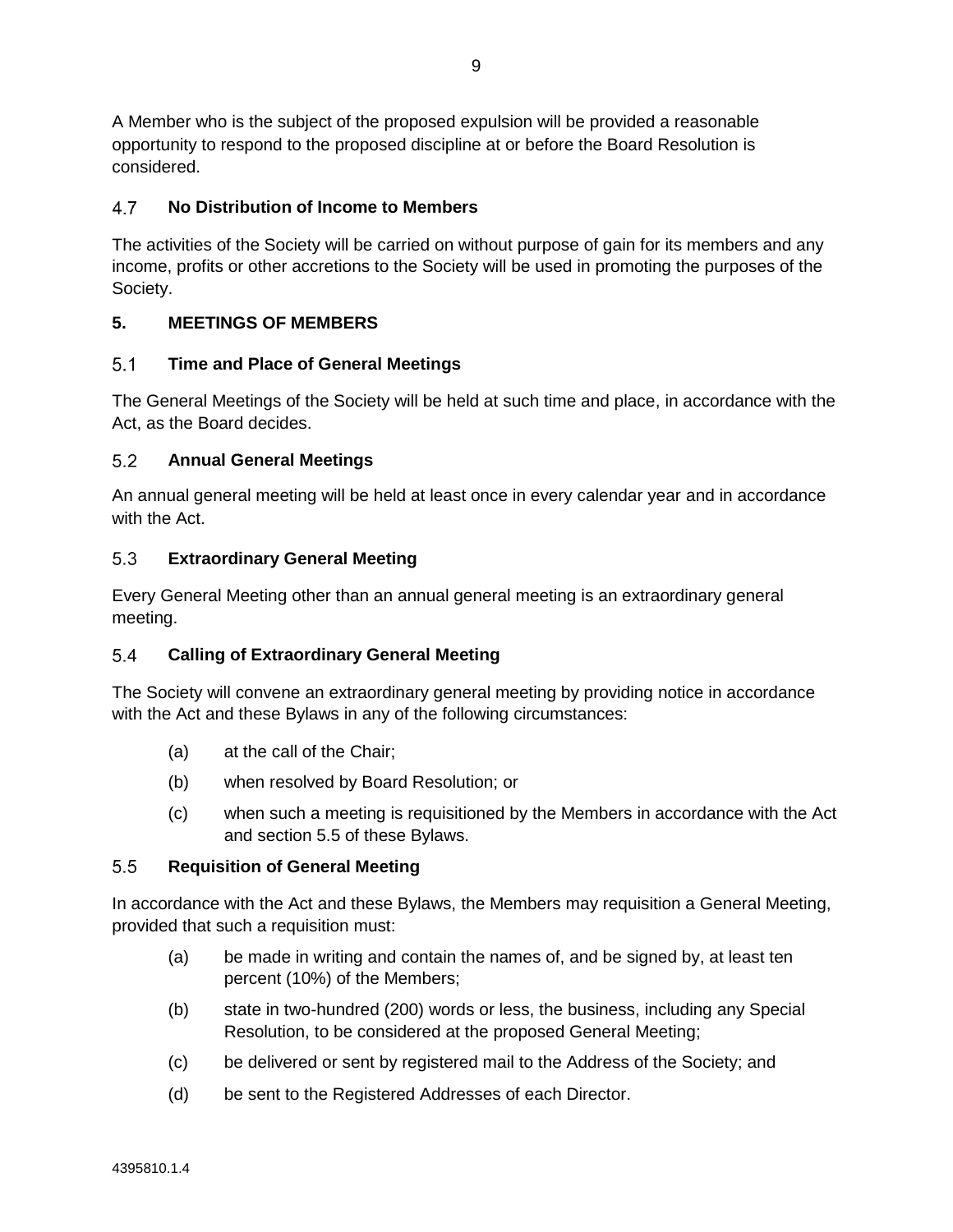The Society will, in accordance with section [18.1,](#page-30-0) send notice of every General Meeting to:

- (a) each Member shown on the register of Members on the date the notice is sent; and
- (b) the auditor, if any is appointed,

not less than fourteen (14) days and not more than sixty (60) days prior to the date of the General Meeting.

No other Person is entitled to be given notice of a General Meeting.

### $5.7$ **Contents of Notice**

Notice of a General Meeting will specify the place, the day and the time of the meeting and will include the text of every Special Resolution to be proposed or considered at that meeting.

### 5.8 **Omission of Notice**

The accidental omission to give notice of a General Meeting to a Member, or the non-receipt of notice by a Member, does not invalidate proceedings at that meeting.

# **6. PROCEEDINGS AT GENERAL MEETINGS**

### $6.1$ **Business Required at Annual General Meeting**

The following business is required to be conducted at each annual general meeting of the Society:

- (a) the adoption of an agenda;
- (b) the approval of the minutes of the previous annual general meeting and any extraordinary general meetings held since the previous annual general meeting;
- (c) consideration of the financial statements and the report of the auditor thereon, if any;
- (d) the consideration of any Members' proposals submitted in accordance with the Act;
- (e) the election of Directors; and
- (f) such other business, if any, required by the Act or at law to be considered at an annual general meeting.

The annual general meeting may include other business as determined by the Board in its discretion.

#### $6.2$ **Attendance at General Meetings**

In addition to Members, Directors and the Society's auditor, if any, the Board may also invite any other Person or Persons to attend a General Meeting as observers and guests. All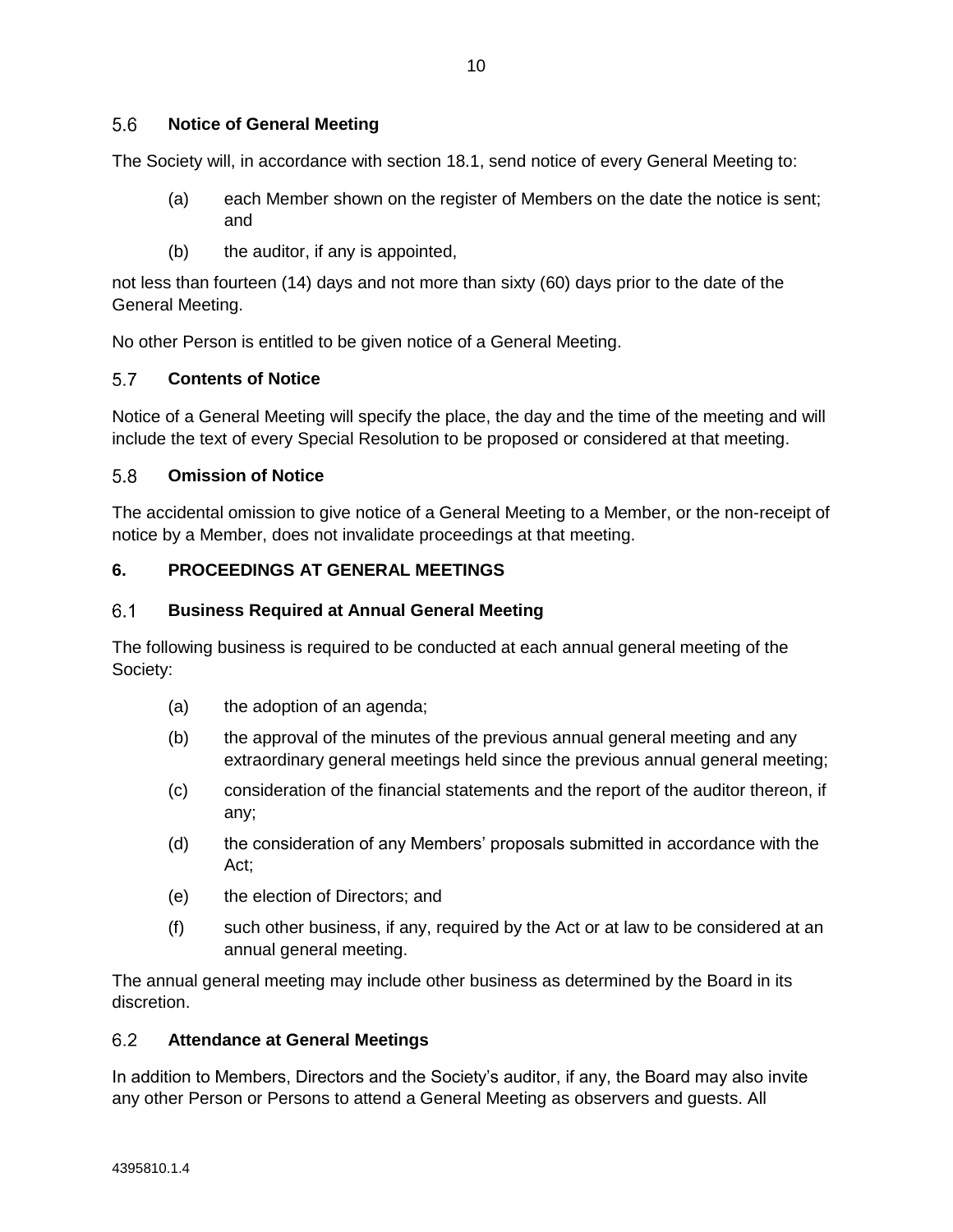observers and guests may only address the assembly at the invitation of the Person presiding as chair, or by Ordinary Resolution.

### $6.3$ **Electronic Participation in General Meetings**

The Board may determine, in its discretion, to hold any General Meeting in whole or in part by Electronic Means, so as to allow some or all Members to participate in the meeting remotely.

Where a General Meeting is to be conducted using Electronic Means, the Board must take reasonable steps to ensure that all participants are able to communicate and participate in the meeting adequately and, in particular, that remote participants are able to participate in a manner comparable to participants present in person, if any.

Persons participating by permitted Electronic Means are deemed to be present at the General Meeting.

### 64 **Requirement of Quorum**

No business, other than the election of a Person to chair the meeting and the adjournment or termination of the meeting, will be conducted at a General Meeting at a time when a quorum is not present.

### $6.5$ **Quorum**

A quorum at a General Meeting is eight (8) Members in good standing on the date of the General Meeting.

### **Lack of Quorum** 66

If within thirty (30) minutes from the time appointed for a General Meeting a quorum is not present, the meeting, if convened on the requisition of Members, will be terminated, but in any other case it will stand adjourned to the next day, at the same time and place, and if, at the adjourned meeting, a quorum is not present within thirty (30) minutes from the time appointed for the meeting, the Members present will constitute a quorum and the meeting may proceed.

### $6.7$ **Loss of Quorum**

If at any time during a General Meeting there ceases to be a quorum present, business then in progress will be suspended until there is a quorum present or until the meeting is adjourned or terminated.

#### $6.8$ **Chair**

The Chair will, subject to a Board Resolution appointing another Person, preside as chair at all General Meetings.

If at any General Meeting the Chair and such alternate Person appointed by a Board Resolution, if any, are not present within fifteen (15) minutes after the time appointed for the meeting, the Directors present may choose one of their number to preside as chair at that meeting.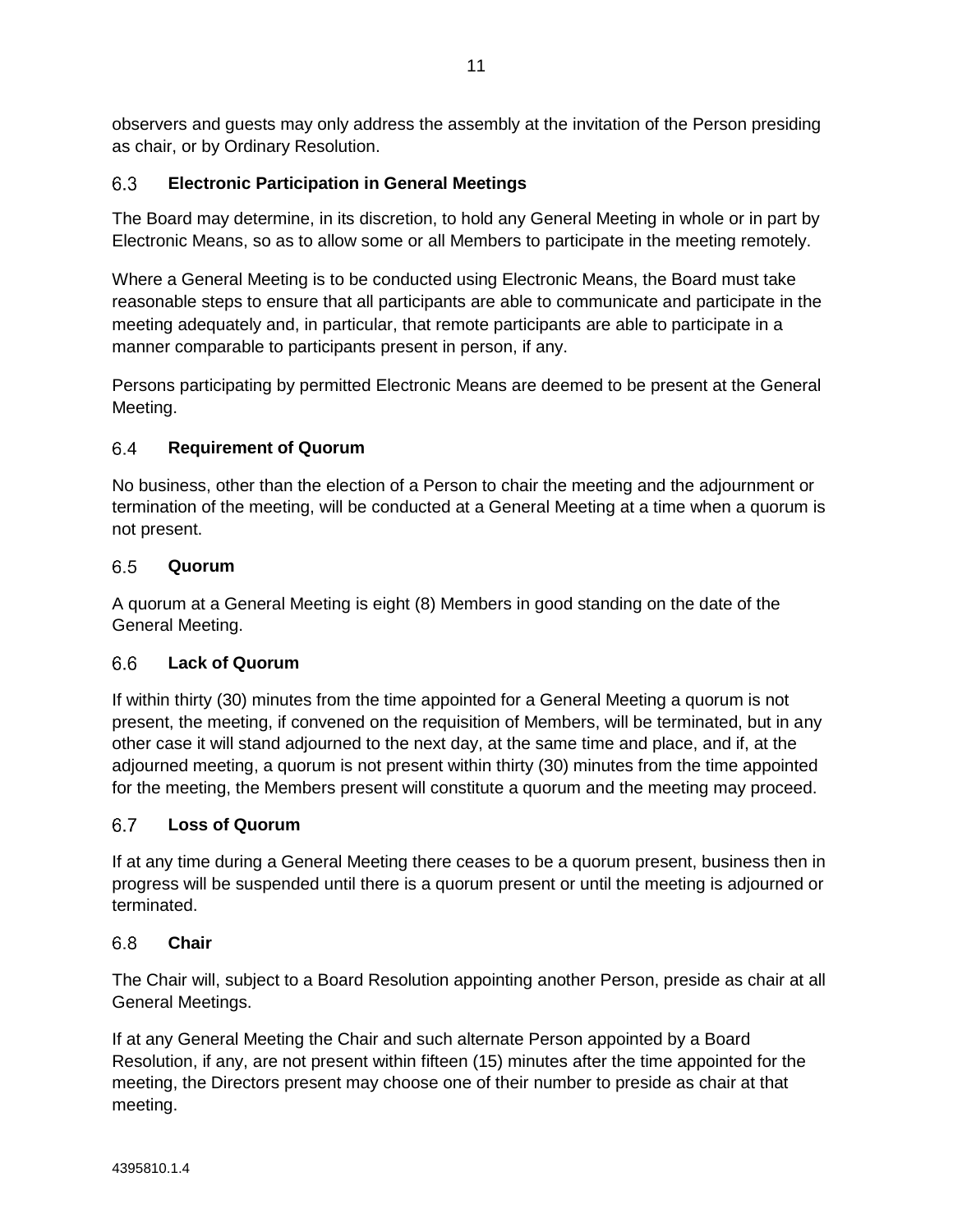### 6.9 **Alternate Chair**

If a Person presiding as chair of a General Meeting wishes to step down as chair for all or part of that meeting, he or she may designate an alternate to chair such meeting or portion thereof, and upon such designated alternate receiving the consent of a majority of the Members present at such meeting, he or she may preside as chair.

### 6.10 **Chair to Determine Procedure**

In the event of any doubt, dispute or ambiguity in relation to procedural matters or parliamentary process at a General Meeting, the Person presiding as chair will have the authority to interpret and apply such rules of order as the meeting has adopted and determine matters in accordance with those rules, as well as the Act and these Bylaws.

### $6.11$ **Adjournment**

A General Meeting may be adjourned from time to time and from place to place, but no business will be transacted at an adjourned meeting other than the business left unfinished at the meeting from which the adjournment took place.

### $6.12$ **Notice of Adjournment**

It is not necessary to give notice of an adjournment or of the business to be transacted at an adjourned meeting except where a meeting is adjourned for more than fourteen (14) days, in which case notice of the adjourned meeting will be given as in the case of the original meeting.

# **Minutes of General Meetings**

The Secretary or such other Person designated by the Board will ensure that minutes are taken for all General Meetings.

# **7. VOTING BY MEMBERS**

### $7.1$ **Ordinary Resolution Sufficient**

Unless the Act*,* these Bylaws or adopted rules of order provide otherwise, every issue for determination by a vote of the Members will be decided by an Ordinary Resolution.

### $7.2$ **Entitlement to Vote**

Each Member in good standing is entitled to one (1) vote on matters for determination by the Members. No other Person is entitled to vote on a matter for determination by the Members, whether at a General Meeting or otherwise.

### $7.3$ **Voting Other than at General Meeting**

The Board may, in its sole discretion, conduct a vote of the Members other than at a General Meeting, whether by mail-in ballot or Electronic Means, provided in each case that the Society provides each Member in good standing with notice of:

(a) the text of the resolutions to be voted on;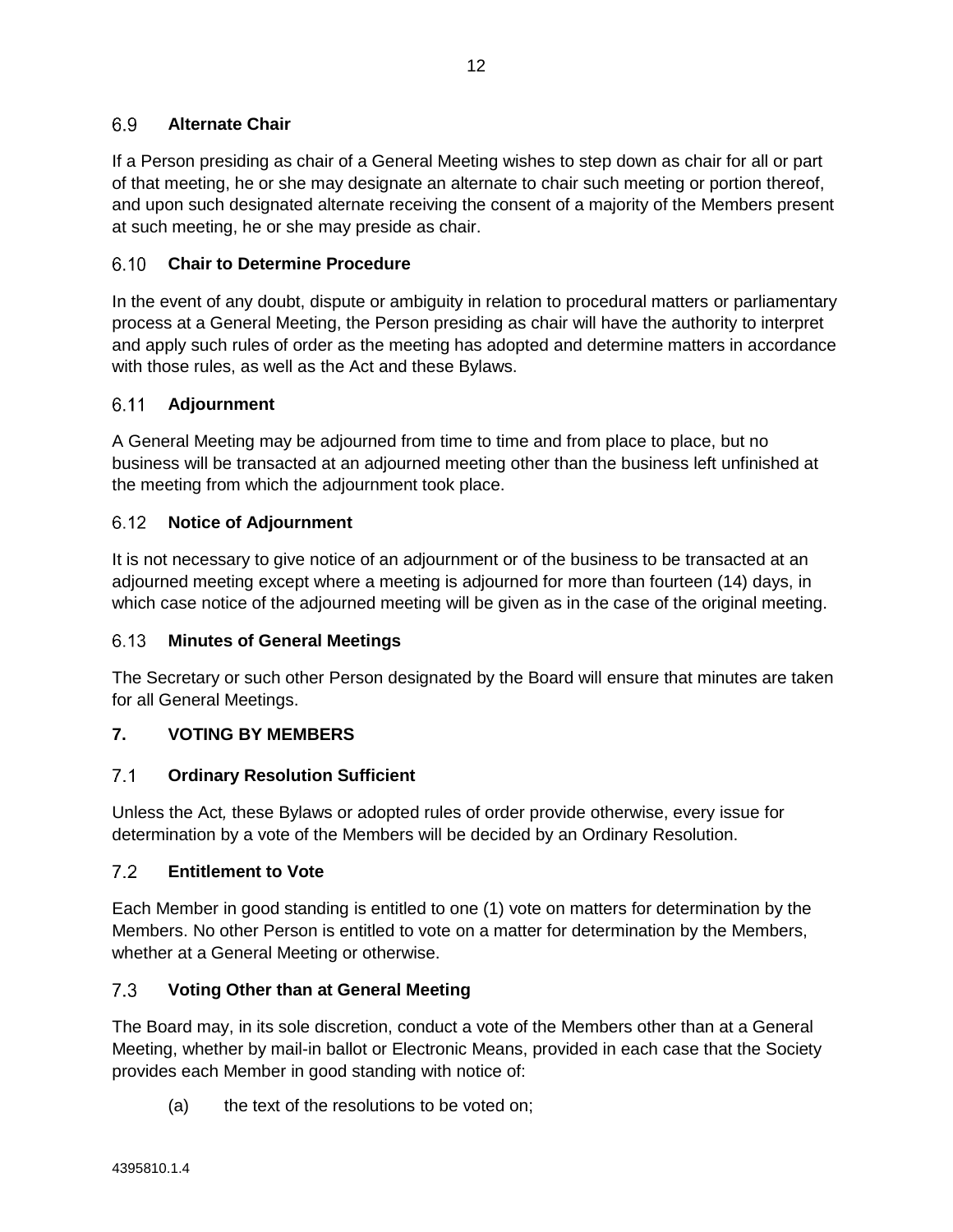- (b) the open and closing dates for casting a vote; and
- (c) instructions on how a Member may cast a vote.

### $7.4$ **Voting Methods**

Voting by Members may occur by any one or more of the following methods, in the discretion of the Board:

- (a) by show of hands or voting cards;
- (b) by written ballot; or
- (c) by vote conducted by Electronic Means.

Where a vote is to be conducted by show of hands or voting cards, and prior to the question being put to a vote, a number of Members equal to not less than ten percent (10%) of the votes present may request a secret ballot, and where so requested the vote in question will then be conducted by written ballot or other means whereby the tallied votes can be presented anonymously in such a way that it is impossible for the assembly to discern how a given Member voted.

### $7.5$ **Voting by Chair**

If the Person presiding as chair of a General Meeting is a Member, then he or she may, in his or her sole discretion, cast a vote on any motion or resolution under consideration at the same time as voting occurs by all Members. A Person presiding as chair who is not a Member has no vote.

The Person presiding as chair of a General Meeting does not have a second or a casting vote in the event of a tie and a motion or resolution that is tied is defeated.

### $7.6$ **Voting by Proxy**

Voting by proxy is not permitted.

# **8. DIRECTORS**

### $8.1$ **Management of Property and Affairs**

The Board will have the authority and responsibility to manage, or supervise the management of, the property and the affairs of the Society.

#### <span id="page-16-0"></span> $8.2$ **Duties of Directors**

Pursuant to the Act, every Director will:

- (a) act honestly and in good faith with a view to the best interests of the Society;
- (b) exercise the care, diligence and skill that a reasonably prudent individual would exercise in comparable circumstances;
- (c) act in accordance with the Act and the regulations thereunder; and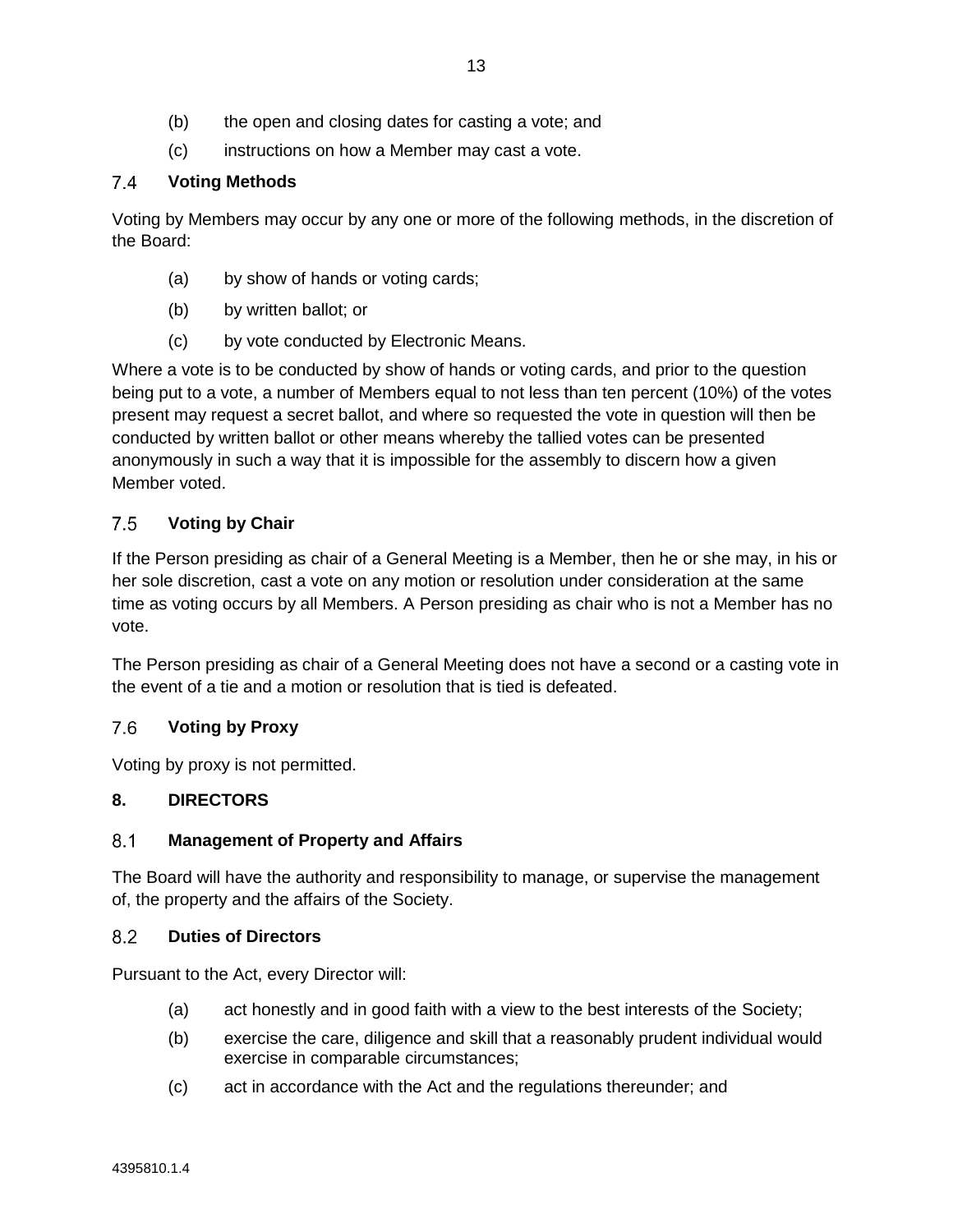(d) subject to Sections [8.2\(a\)](#page-16-0) to [8.2\(c\),](#page-16-0) act in accordance with these Bylaws.

<span id="page-17-0"></span>Without limiting sections [8.2\(a\)](#page-16-0) to [\(d\),](#page-17-0) a Director, when exercising the powers and performing the functions of a Director, must act with a view to the purposes of the Society.

### <span id="page-17-1"></span> $8.3$ **Qualifications of Directors**

Pursuant to the Act, a Person may not be nominated, elected or appointed to serve (or continue to serve) as a Director if he or she:

- (a) is less than eighteen (18) years of age;
- (b) has been found by any court, in Canada or elsewhere, to be incapable of managing his or her own affairs;
- (c) is an undischarged bankrupt; or
- (d) has been convicted of a prescribed offence within the prescribed period, for which no pardon has been granted, all in accordance with the Act.

In addition to the foregoing, a Person may not be nominated, elected or appointed to serve (or continue to serve) as a Director if he or she is an employee of the Society.

### 8.4 **Composition of Board**

The Board will be composed of a minimum of five (5) and a maximum of twelve (12) Directors, which number may be set within that range by Board Resolution, each of whom will be elected or appointed in accordance with these Bylaws.

### $8.5$ **Invalidation of Acts**

No act or proceeding of the Board is invalid by reason only of there being less than the required number of Directors in office.

### $8.6$ **Transition of Directors' Terms**

Each Person who is a Director on the date these Bylaws come into force will continue as a Director for the remaining term to which he or she was elected, unless sooner ceasing in accordance with these Bylaws.

### 87 **Term of Directors**

The term of office of Directors will normally be two (2) years. However, the Board may by Board Resolution determine that some or all vacant Directors' positions will have a term of less than two (2) years, the length of such term to be determined by the Directors in their discretion.

For purposes of calculating the duration of a Director's term of office, the term will be deemed to commence at the close of the annual general meeting at which such Director was elected. If, however, the Director was elected at an extraordinary general meeting his or her term of office will be deemed to have commenced at the close of the annual general meeting next following such extraordinary general meeting.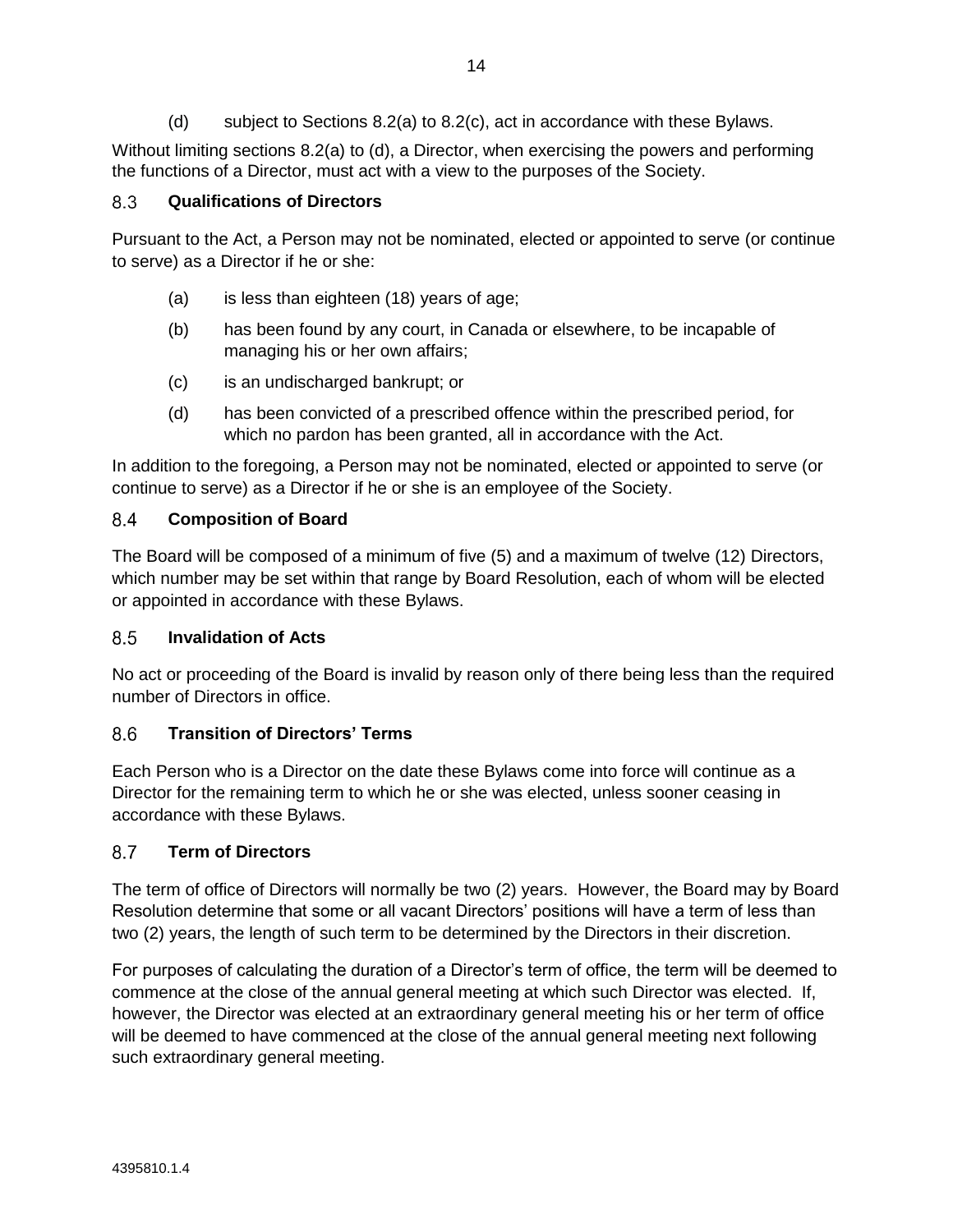### 8.8 **Consecutive Terms and Term Limits**

Directors may be elected for consecutive terms, without limit.

### 8.9 **Extension of Term to Maintain Minimum Number of Directors**

Every Director serving a term of office will retire from office at the close of the annual general meeting in the year in which his or her term expires, provided that if insufficient successors are elected and the result is that the number of Directors would fall below five (5), the Person or Persons previously elected as Directors may, if they consent, continue to hold office, and the term of such Director or Directors is deemed to be extended, until such time as successor Directors are elected.

### **Appointment to fill Vacancy**

If a Director ceases to hold office before the expiry of his or her term, the Board, by Board Resolution, may appoint a Member qualified in accordance with section [8.3](#page-17-1) to fill the resulting vacancy.

The position occupied by an appointed replacement Director will become available for election at the next annual general meeting and each such appointed replacement Director will continue in office until the conclusion of the next annual general meeting unless sooner ceasing to be a Director. The appointed replacement Director may run for the vacant position.

### 8 1 1 **Removal of Director**

A Director may be removed before the expiration of his or her term of office by either of the following methods:

- (a) by Special Resolution; or
- (b) by Board Resolution.

If by Special Resolution, the Members may elect a replacement Director by Ordinary Resolution to serve for the balance of the removed Director's term of office.

If by Board Resolution, the Director proposed for removal has a conflict of interest and may not vote on the Board Resolution, but is entitled to not less than seven (7) days' advance notice in writing of the proposed Board Resolution and to address the Board prior to the vote on the resolution.

#### $8.12$ **Ceasing to be a Director**

A Person will immediately and automatically cease to be a Director:

- (a) upon the date which is the later of:
	- (1) the date of delivering his or her resignation in writing to the Chair or to the Address of the Society; and
	- (2) the effective date of the resignation stated therein;
- (b) upon the expiry of his or her term, unless re-elected;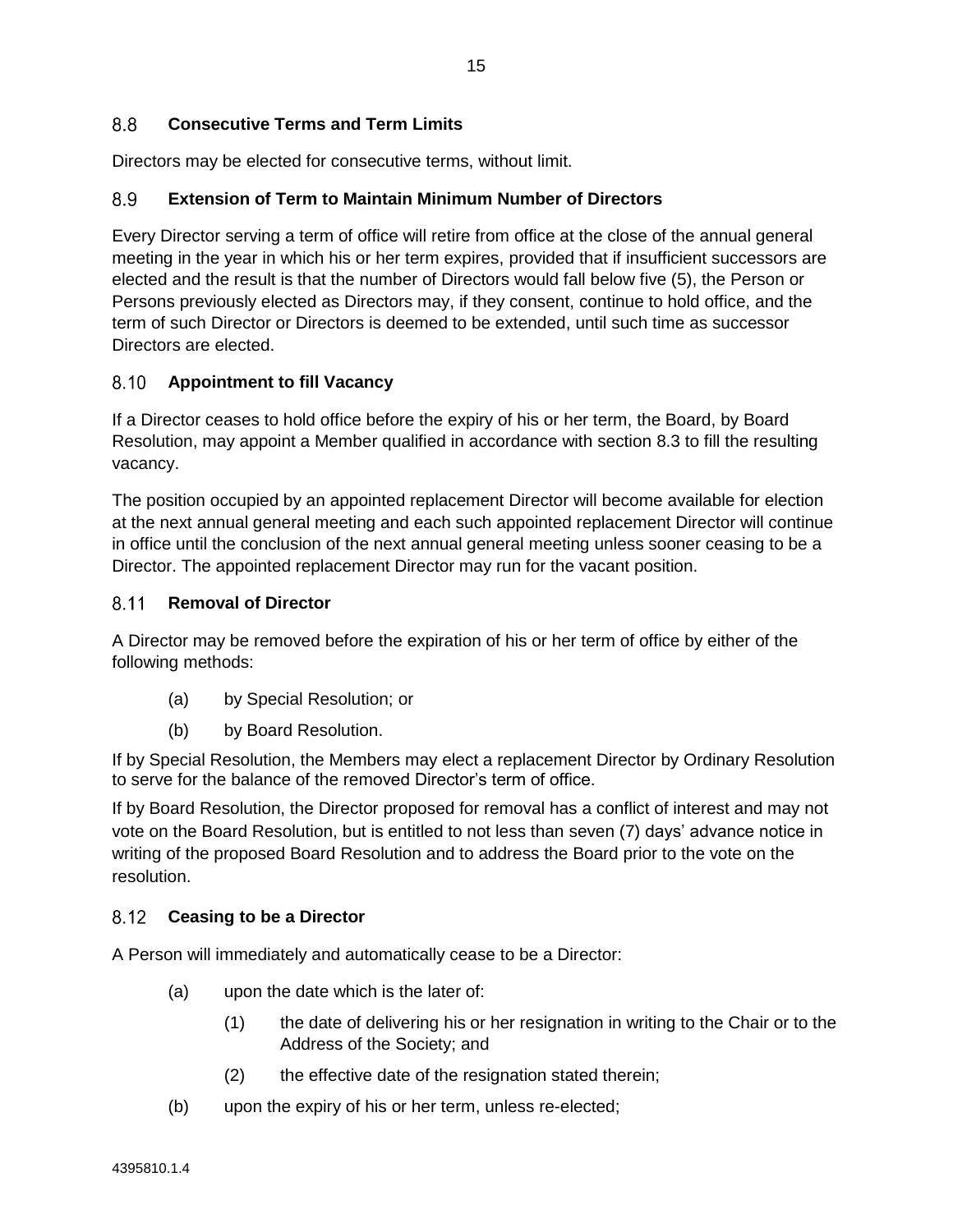- (d) upon his or her removal; or
- (e) upon his or her death.

# **9. NOMINATION AND ELECTION OF DIRECTORS**

### $9.1$ **Nomination of Directors**

Nominations for election as a Director must be made in accordance with the applicable provisions of these Bylaws, including this section, and such policies and procedures as are established by the Board from time to time, provided that such policies or procedures do not conflict with these Bylaws.

All nominations are subject to the following rules:

- (a) a nomination may be made either in writing in a form established by the Society or verbally to those present at the Annual General Meeting,;
- (b) a Person must be qualified in accordance with section [8.3](#page-17-1) in order to be nominated;
- (c) a Person need not be a Member to be nominated as a Director, however if a Member is nominated, he or she must be in good standing to be nominated and must remain in good standing in order to stand for election
- (d) a Person may nominate him or herself; and
- (e) a Member may not nominate more nominees than the number of Director positions available for election.

### 9.2 **Elections Generally**

Directors will be elected by acclamation or by vote of the Members, in accordance with the applicable provisions of these Bylaws and such nomination and election policies and procedures as may be established by the Society from time to time.

To the extent possible, approximately half of Director positions will become vacant for election each year.

### $9.3$ **Election at Annual General Meeting**

Election of Directors will normally take place at, or prior to, the annual general meeting and Directors so elected will take office commencing at the close of such meeting.

### $9.4$ **Election by Acclamation**

In elections where the number of eligible nominees at the close of the nomination period is equal to or less than the number of positions for Directors that will become vacant at the close of the next annual general meeting, then the eligible nominees are deemed to be elected by acclamation and no vote will be required.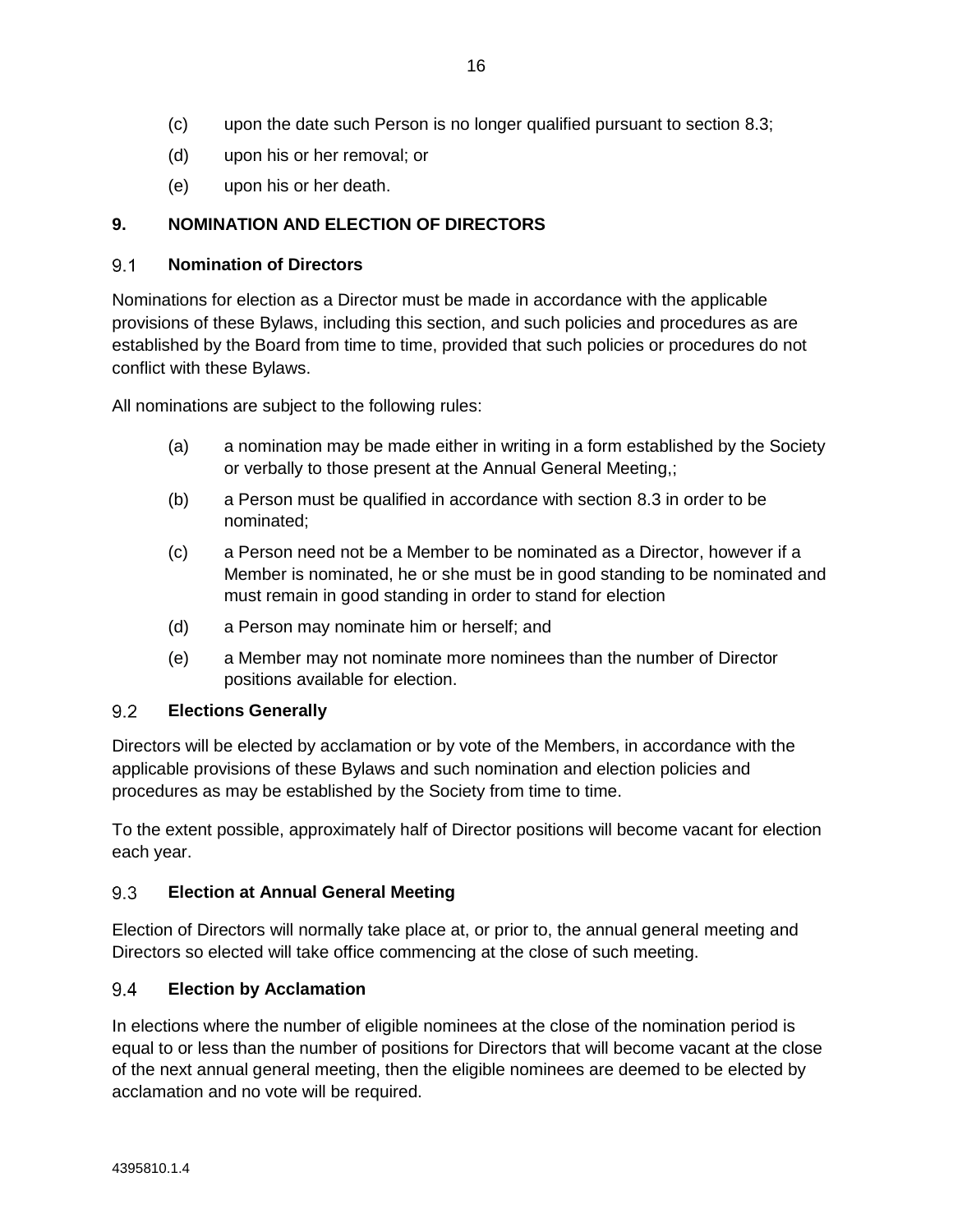### $9.5$ **Election by Secret Ballot**

In elections where there are more eligible nominees than vacant positions for Directors at the close of the nomination period, election will be by secret ballot and the following rules will apply:

- (a) the secret ballot may be conducted by written ballot or Electronic Means, either at or prior to the annual general meeting, all at the discretion of the Board;
- (b) ballots will be made accessible to all Members in good standing present at the election, and only to those Persons;
- (c) no Member will vote for more Directors than the number of vacant positions. Any ballot will be deemed to be void if it records votes for more nominees than there are vacant positions;
- (d) ballots will be counted following the close of the election period by scrutineers appointed by the Board;
- (e) nominees will be deemed to be elected in order of those nominees receiving the most votes;
- $(f)$  in the event of a tie between two  $(2)$  or more eligible nominees for the final vacant position, the scrutineers will place one (1) ballot marked for each tied nominee into a suitable container and the Chair will draw one (1) ballot from the container at random, which nominee selected will be elected to the final vacant position; and
- (g) the results of an election by secret ballot will be announced to all Members following the counting of the ballots.

### 9.6 **Nomination and Election Policies**

The Board may establish, by Board Resolution from time to time, such additional policies and procedures related to the nomination and election of Directors as it determines are necessary or prudent for the Society, provided that no such policy and procedure is valid to the extent that it is contrary to the Act or these Bylaws.

# **10. POWERS AND RESPONSIBILITIES OF THE BOARD**

### $10.1$ **Powers of Directors**

The Board may exercise all such powers and do all such acts and things as the Society may exercise and do, and which are not by these Bylaws or by statute or otherwise lawfully directed or required to be exercised or done by the Members in General Meeting, but nevertheless subject to the provisions of:

- (a) all laws affecting the Society; and
- (b) these Bylaws and the Constitution.

Without limiting the generality of the foregoing, the Board will have the power to make expenditures, including grants, gifts and loans, whether or not secured or interest-bearing, in furtherance of the purposes of the Society. The Board will also have the power to enter into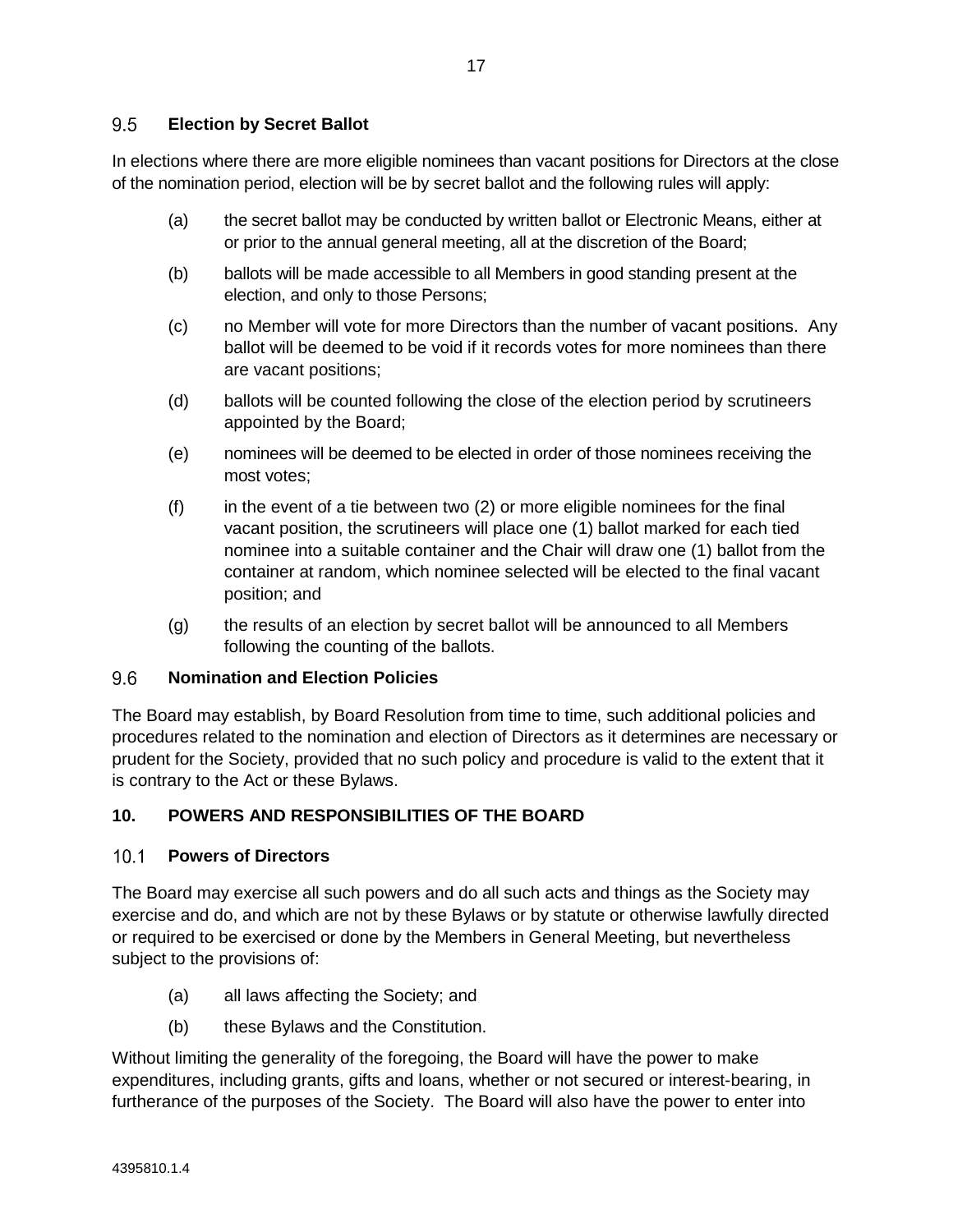trust arrangements or contracts on behalf of the Society in furtherance of the purposes of the Society.

# **Policies and Procedures**

The Board may establish such rules, regulations, policies or procedures relating to the affairs of the Society as it deems expedient, provided that no rule, regulation, policy or procedure is valid to the extent that it is inconsistent with the Act, the Constitution or these Bylaws.

### **Remuneration of Directors and Officers and Reimbursement of Expenses**  $10.3$

Directors must not receive remuneration from the Society for acting in their capacity as Directors. However, a Director may be reimbursed for all expenses necessarily and reasonably incurred by him or her while engaged in the affairs of the Society, provided that all claims for reimbursement are in accordance with established policies.

Directors may receive remuneration from the Society for providing services in another capacity, provided that a majority of the Board must not be so remunerated.

### $10<sub>4</sub>$ **Investment of Property and Standard of Care**

If the Board is required to invest funds on behalf of the Society, the Board may invest the property of the Society in any form of property or security in which a prudent investor might invest. The standard of care required of the Directors is that they will exercise the care, skill, diligence and judgment that a prudent investor would exercise in making investments in light of the purposes and distribution requirements of the Society. The Board may establish further policies related to the investment of the Society's funds and property, provided that such policies are not contrary to the Act or these Bylaws.

# **Investment Advice**

The Directors may obtain advice with respect to the investment of the property of the Society and may rely on such advice if a prudent investor would rely upon the advice in comparable circumstances.

### $10.6$ **Delegation of Investment Authority to Agent**

The Directors may delegate to a stockbroker, investment dealer, or investment counsel the degree of authority with respect to the investment of the Society's property that a prudent investor might delegate in accordance with ordinary business practice.

# **11. PROCEEDINGS OF THE BOARD**

#### $11.1$ **Board Meetings**

Meetings of the Board may be held at any time and place determined by the Board.

Meetings may include regular meetings and ad hoc meetings, as determined by the Board.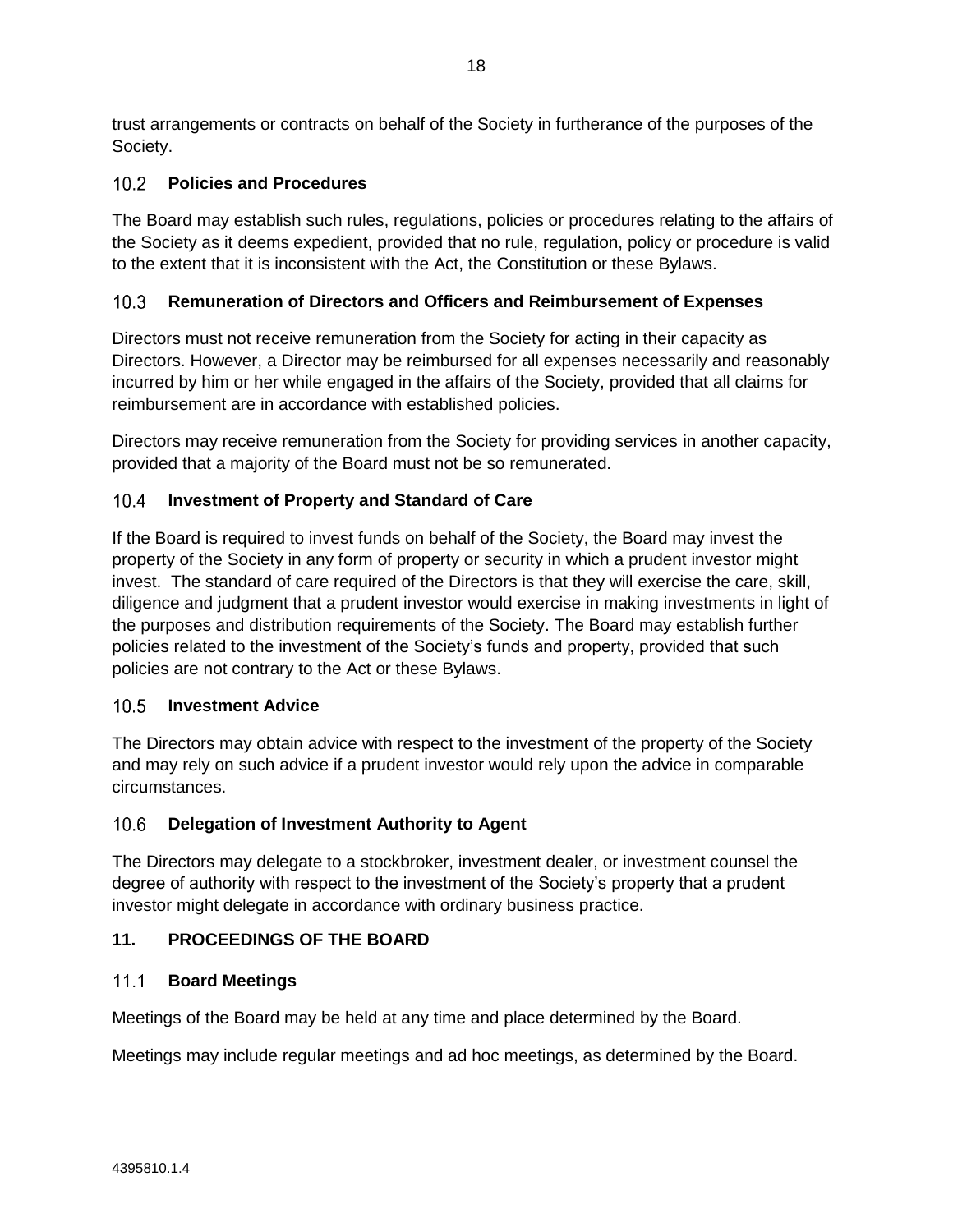# **Regular Meetings**

The Board may decide to hold regularly scheduled meetings to take place at dates and times set in advance by the Board. Once the schedule for regular meetings is determined and notice given to all Directors, no further notice of those meetings is required to be provided to a Director unless:

- (a) that Director was not in office at the time notice of regular meetings was provided; or
- (b) the date, time or place of a regular meeting has been altered.

### $11.3$ **Ad Hoc Meetings**

The Board may hold an ad hoc meeting in any of the following circumstances:

- (a) at the call of the Chair; or
- (b) by request of any two (2) or more Directors.

### $11.4$ **Notice of Board Meetings**

At least two (2) days' notice will be sent to each Director of:

- (a) an ad hoc board meeting; or
- (b) a change to a regular board meeting for which notice was previously provided.

However, no formal notice will be necessary if all Directors were present at the preceding meeting when the time and place of the meeting was decided or are present at the meeting or waive notice thereof in writing or give a prior verbal waiver to the Secretary.

For the purposes of the first meeting of the Board held immediately following the election of a Director or Directors conducted at a General Meeting, or for the purposes of a meeting of the Board at which a Director is appointed to fill a vacancy in the Board, it is not necessary to give notice of the meeting to the newly elected or appointed Director or Directors for the meeting to be properly constituted.

If a meeting of the Board will permit participation by Electronic Means, the notice of that meeting must inform Directors and other participants (if any) that they may participate by Electronic Means and provide instructions on how to do so.

# **Attendance at Board Meetings**

Every Director is entitled to attend each meeting of the Board.

No other Person is entitled to attend meetings of the Board, but the Board may invite any Person or Persons to attend one or more meetings of the Board as advisors, observers or guests.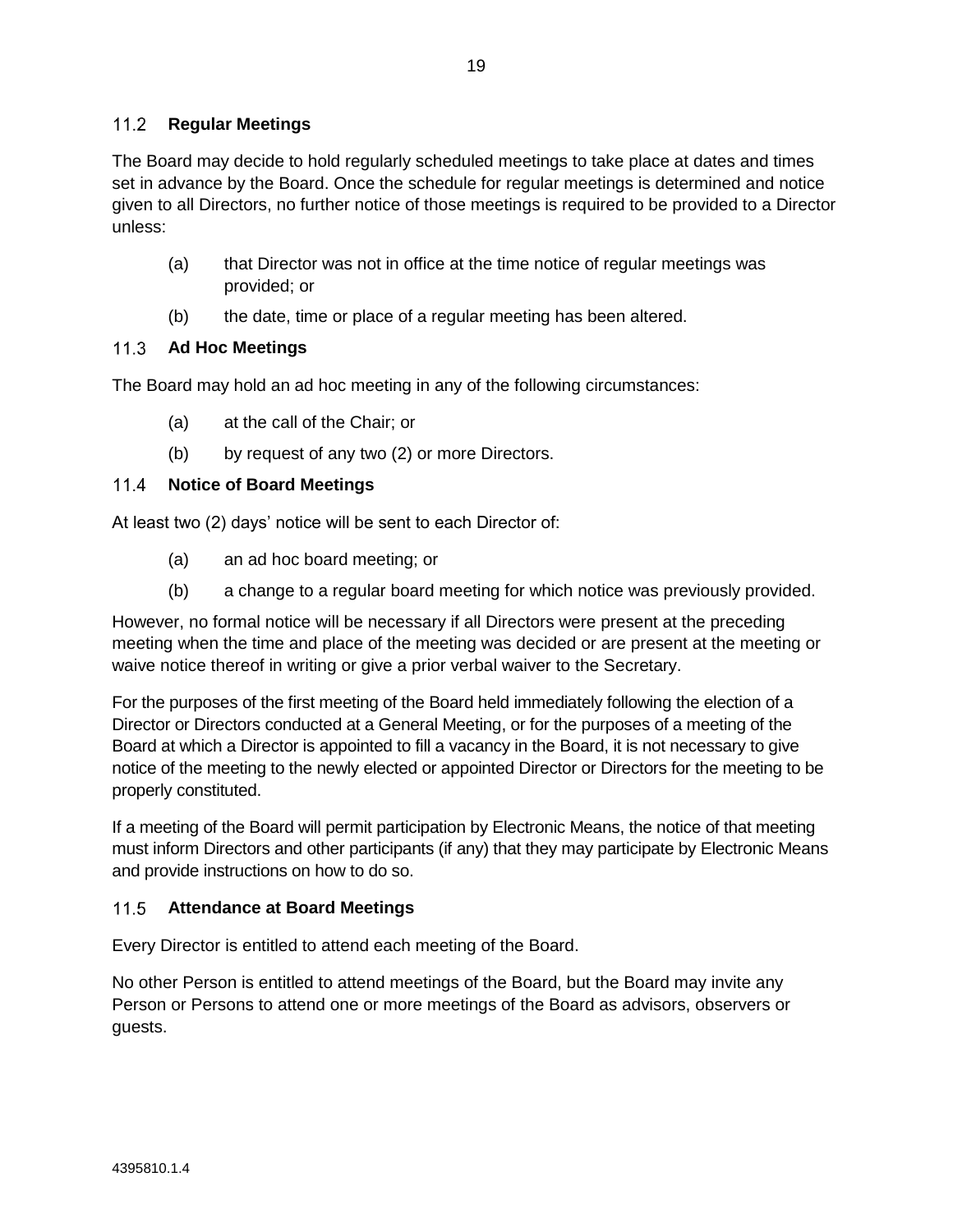### $11.6$ **Participation by Electronic Means**

The Board may determine, in its discretion, to hold any meeting or meetings of the Board in whole or in part by Electronic Means, so as to allow some or all parties to participate in the meeting remotely.

Where a meeting of the Board is conducted by Electronic Means, the Society must take reasonable steps to ensure that all participants are able to communicate and participate in the meeting.

# **Quorum**

Quorum for meetings of the Board will be a majority of the Directors currently in office.

### <span id="page-23-0"></span> $11.8$ **Director Conflict of Interest**

A Director who has a direct or indirect material interest in a contract or transaction (whether existing or proposed) with the Society, or a matter for consideration by the Directors:

- (a) will be counted in the quorum at a meeting of the Board at which the contract, transaction or matter is considered;
- (b) will disclose fully and promptly the nature and extent of his or her interest in the contract, transaction or matter;
- (c) is not entitled to vote on the contract, transaction or matter;
- (d) will absent him or herself from the meeting or portion thereof:
	- (1) at which the contract, transaction or matter is discussed, unless requested by the Board to remain to provide relevant information; and
	- (2) in any case, during the vote on the contract, transaction or matter; and
- (e) refrain from any action intended to influence the discussion or vote.

The Board may establish further policies governing conflicts of interest of Directors and others, provided that such policies must not contradict the Act or these Bylaws.

# **Chair of Meetings**

The Chair will, subject to a Board Resolution appointing another Person, preside as chair at all meetings of the Board.

If at any meeting of the Board the Chair and such alternate Person appointed by a Board Resolution, if any, are not present within 15 minutes after the time appointed for the meeting or requests that he or she not chair that meeting, the Directors present may choose one of their number to chair that meeting.

# **Alternate Chair**

If the Person presiding as chair of a meeting of the Board wishes to step down as chair for all or part of that meeting, he or she may designate an alternate to chair such meeting or portion thereof,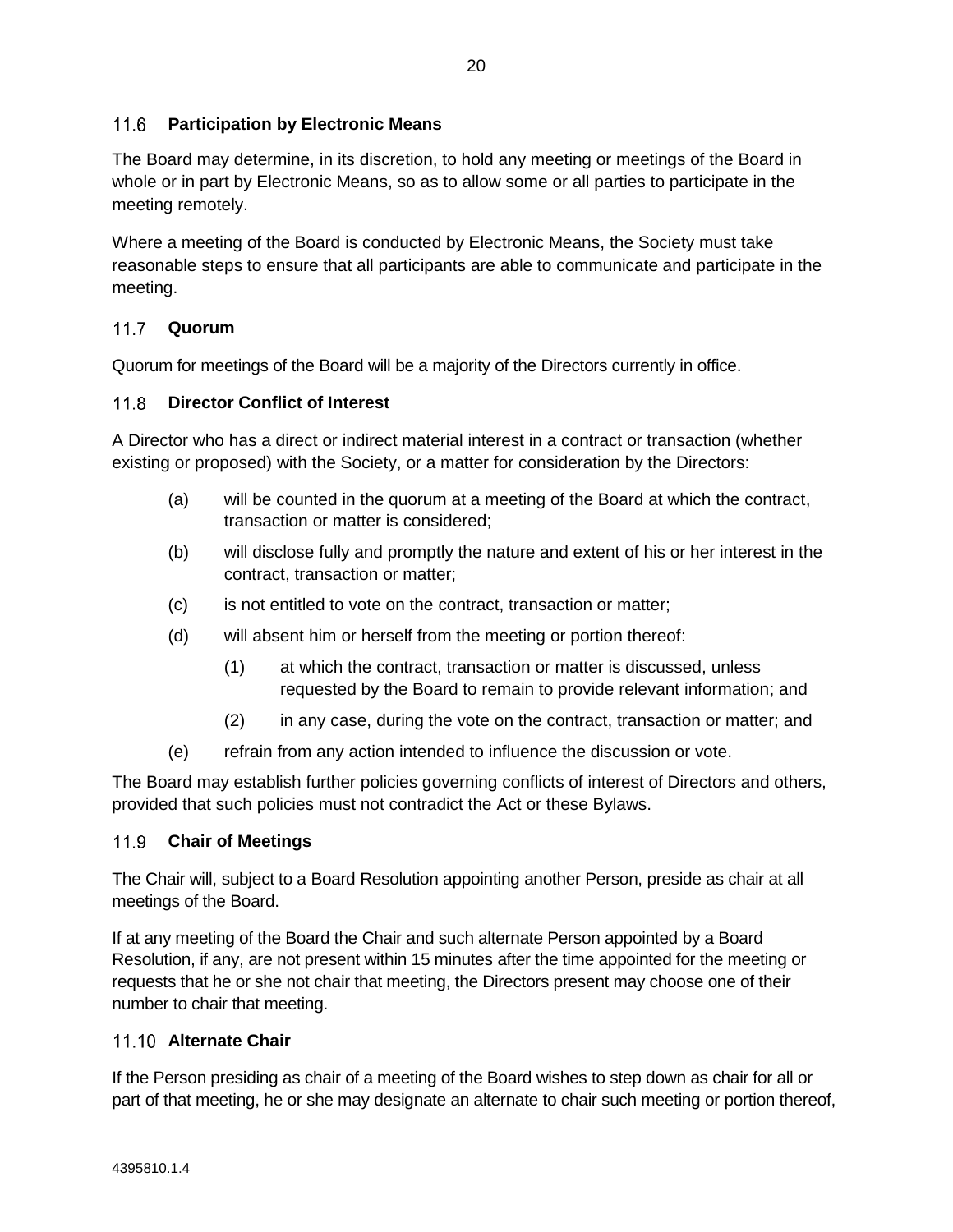and upon such designated alternate receiving the consent of a majority of the Directors present at such meeting, he or she may preside as chair.

# **11.11 Chair to Determine Procedure**

In the event of any doubt, dispute or ambiguity in relation to procedural matters or parliamentary process at a meeting of the Board, the person presiding as chair will have the authority to interpret and apply such rules of order as the meeting has adopted and determine matters in accordance with those rules, as well as the Act and these Bylaws.

# **Minutes of Board Meetings**

The Secretary or such other Person designated by the Board will ensure that minutes are taken for all meetings of the Board.

# **12. DECISION MAKING AT BOARD MEETINGS**

### $12.1$ **Passing Resolutions and Motions**

Any issue at a meeting of the Board which is not required by the Act, these Bylaws or such rules of order as may apply to be decided by a resolution requiring more than a simple majority will be decided by Board Resolution.

# 12.2 **Resolution in Writing**

A Board Resolution may be in two or more counterparts which together will be deemed to constitute one resolution in writing. Such resolution will be filed with minutes of the proceedings of the Board and will be deemed to be passed on the date stated therein or, in the absence of such a date being stated, on the latest date stated on any counterpart.

### $12.3$ **Entitlement to Vote**

Subject to section [11.8,](#page-23-0) each Director is entitled to one (1) vote on all matters at a meeting of Board. No other Person is entitled to a vote at a meeting of the Board.

# 12.4 Procedure for Voting

Except where expressly provided for in these Bylaws, voting on matters at a meeting of the Board may occur by any one or more of the following mechanisms, in the discretion of the Chair:

- (a) by show of hands;
- (b) by written ballot;
- (c) by roll-call vote or poll; or
- (d) by electronic means.

On the request of any one (1) or more Directors, a vote will be conducted by written ballot or other means whereby the tallied votes can be presented anonymously, in such a way that it is impossible for the assembly to discern how a given Director voted.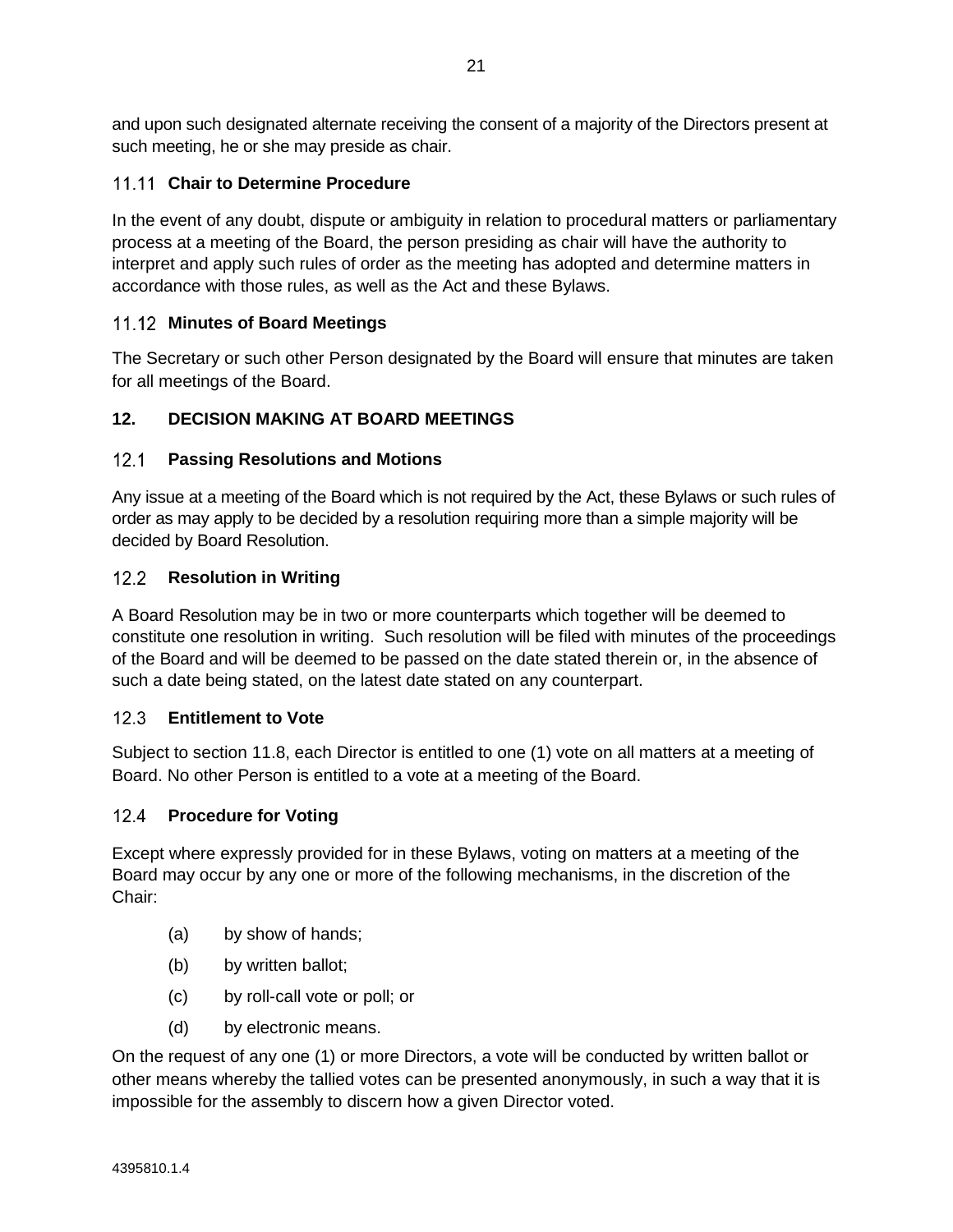# **13. OFFICERS**

### **Officers**

The officers of the Society are the Chair, Vice-Chair, Secretary, and Treasurer, together with such other officers, if any, as the Board, in its discretion, may create. The above required officers must be Directors.

The Board may, by Board Resolution, create and remove such other officers of the Society as it deems necessary and determine the duties and responsibilities of all officers.

### <span id="page-25-0"></span> $13.2<sup>°</sup>$ **Election of Officers**

At each meeting of the Board immediately following an annual general meeting, the Board will elect the officers.

### $13.3 -$ **Term of Officer**

The term of office for each officer will be one (2) years, commencing on the date the Director is elected as an officer in accordance with section [13.2](#page-25-0) and continuing until the first meeting of the Board held after the next following annual general meeting. A Director may be elected as an officer for consecutive terms.

### 13.4 Removal of Officers

A Person may be removed as an officer by Board Resolution.

#### $13.5$ **Replacement**

Should the Chair or any other officer for any reason be unable to complete his or her term, the Board will remove such officer from his or her office and will elect a replacement without delay.

#### **Duties of Chair**  $13.6$

The Chair will supervise the other officers in the execution of their duties and will preside at all meetings of the Society and of the Board.

### 13.7 **Duties of Vice-Chair**

The Vice-Chair will assist the Chair in the performance of his or her duties and will, in the absence of the Chair, perform those duties. The Vice-Chair shall also perform such additional duties as may be assigned by the Board.

#### $13.8$ **Duties of Secretary**

The Secretary or her/his delegate will be responsible for making the necessary arrangements for:

- (a) the issuance of notices of meetings of the Society and the Board;
- (b) the keeping of minutes of all meetings of the Society and the Board;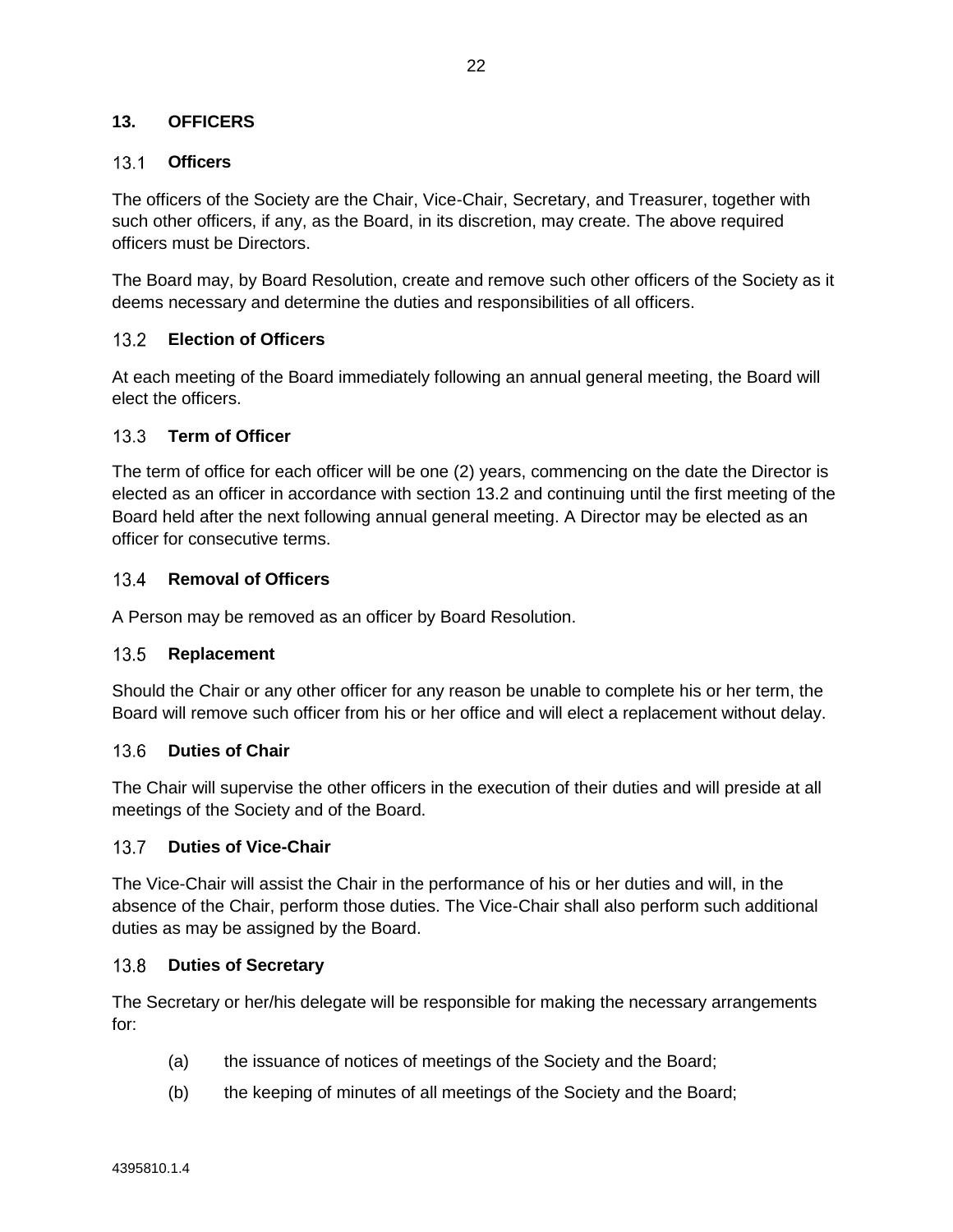- (c) the custody of all records and documents of the Society, except those required to be kept by the Treasurer;
- (d) the maintenance of the register of Members; and
- (e) the conduct of the correspondence of the Society.

#### 13.9 **Duties of Treasurer**

The Treasurer will be responsible for making the necessary arrangements for:

- (a) the keeping of such financial records, reports and returns, including books of account, as are necessary to comply with the Act and the *Income Tax Act*; and
- (b) the rendering of financial statements to the Directors, Members and others, when required.

### **Absence of Secretary at Meeting**

If the Secretary is absent from any General Meeting or meeting of the Board, the Directors present will appoint another Person to act as secretary at that meeting.

### 13.11 Combination of Offices of Secretary and Treasurer

The offices of Secretary and Treasurer may be held by one (1) Person who will be known as the Secretary-Treasurer.

# **14. INDEMNIFICATION**

### <span id="page-26-0"></span> $14.1$ **Indemnification of an Eligible Party**

Subject to section [14.4](#page-27-0) and the provisions of the Act, an Eligible Party will be indemnified by the Society against all costs, charges and expenses, including legal and other fees, actually and reasonably incurred in connection with any legal proceeding or investigative action, whether current, threatened, pending or completed, to which that Eligible Party, by reason of his or her holding or having held authority within the Society:

- (a) is or may be joined as a party to such legal proceeding or investigative action; or
- (b) is or may be liable for or in respect of a judgment, penalty or fine awarded or imposed in, or an amount paid in settlement of, such legal proceeding or investigative action.

### <span id="page-26-1"></span> $14.2$ **Indemnification of an Eligible Party in a Subsidiary**

Notwithstanding section [14.1,](#page-26-0) the Society may, in its discretion, determine whether or not to indemnify an Eligible Party to the extent he or she is liable for or in respect of expenses by reason of holding or having held a position in a subsidiary, if any, of the Society, which position is equivalent to the position of an Eligible Party in the Society itself.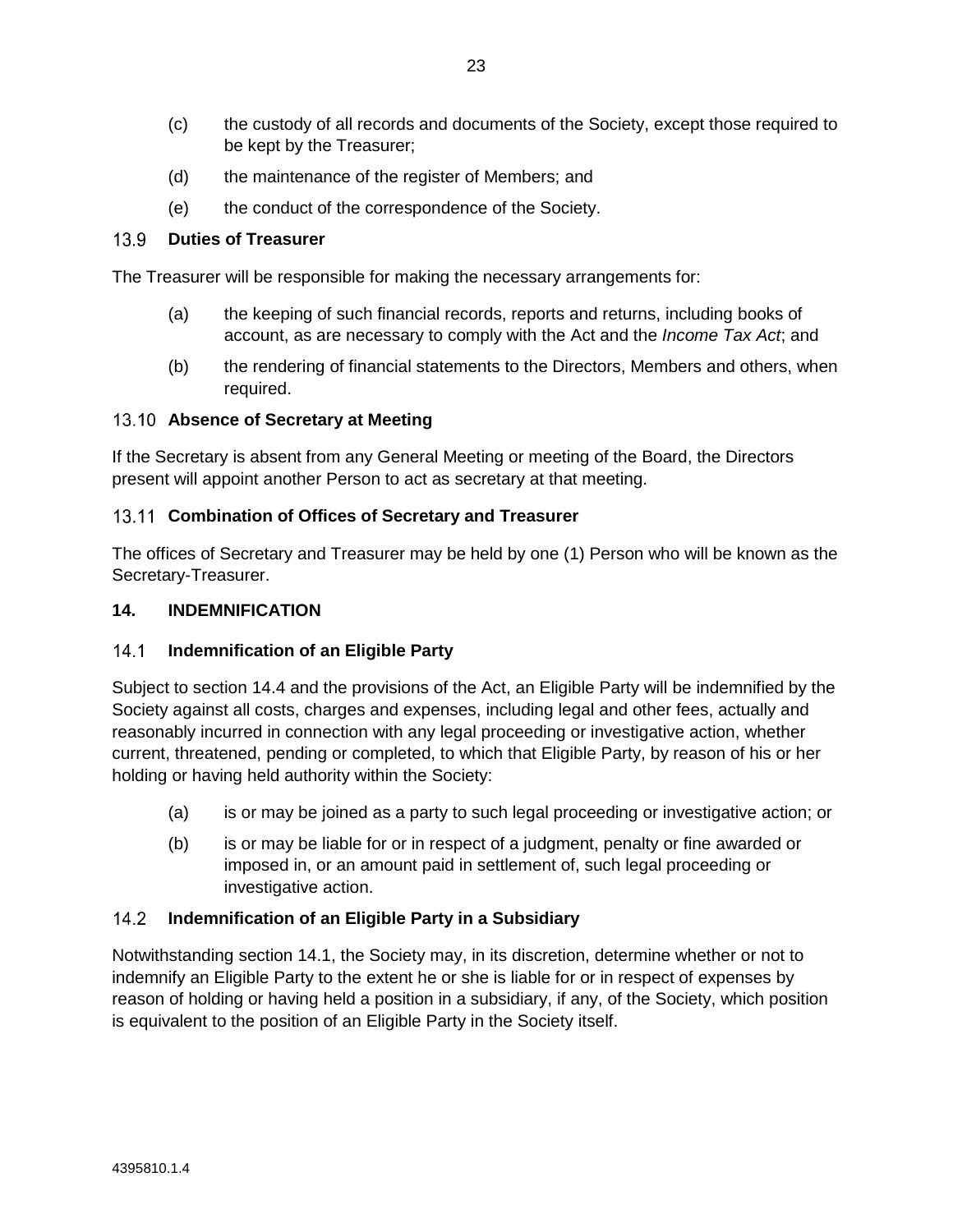To the extent permitted by the Act and subject to section [14.4,](#page-27-0) all costs, charges and expenses incurred by an Eligible Party with respect to any legal proceeding or investigative action may be advanced by the Society prior to the final disposition thereof, in the discretion of the Board, and upon receipt of an undertaking satisfactory in form and amount to the Board by or on behalf of the Eligible Party to repay such amount unless it is ultimately determined that the Eligible Party is entitled to indemnification hereunder.

### <span id="page-27-0"></span> $14.4$ **Indemnification Prohibited**

Notwithstanding sections [14.1](#page-26-0) and [14.2,](#page-26-1) the Society must not indemnify an Eligible Party against any costs, charges and expenses, including legal and other fees, incurred in connection with any legal proceeding or investigative action, if such Eligible Party:

- (a) has already been reimbursed for such expenses;
- (b) has been judged by a court, in Canada or elsewhere, or by another competent authority to have committed any fault or to have omitted to do anything that he or she ought to have done;
- (c) in relation to the subject matter of the legal proceeding or investigative action, did not act honestly and in good faith with a view to the best interests of the Society or any subsidiary of the Society; or
- (d) in the case of a legal proceeding other than a civil proceeding, did not have reasonable grounds for believing that his or her conduct, in respect of which the legal proceeding or investigative action was brought, was lawful.

### $14.5$ **Indemnification not Invalidated by Non-Compliance**

The failure of an Eligible Party of the Society to comply with the provisions of the Act*,* or of the Constitution or these Bylaws, will not invalidate any indemnity to which he or she is entitled under this part.

### $14.6$ **Approval of Court**

The Society may apply to the court for any approval of the court to the extent such approval is required by the Act or otherwise to ensure that the indemnities herein are effective and enforceable.

### $14.7$ **Indemnification Deemed Term**

Each Eligible Party of the Society on being elected or appointed will be deemed to have contracted with the Society upon the terms of the foregoing indemnities.

### $148$ **Purchase of Insurance**

The Society may purchase and maintain insurance for the benefit of any or all Directors, officers, employees or agents against personal liability incurred by any such Person as a Director, officer, employee or agent.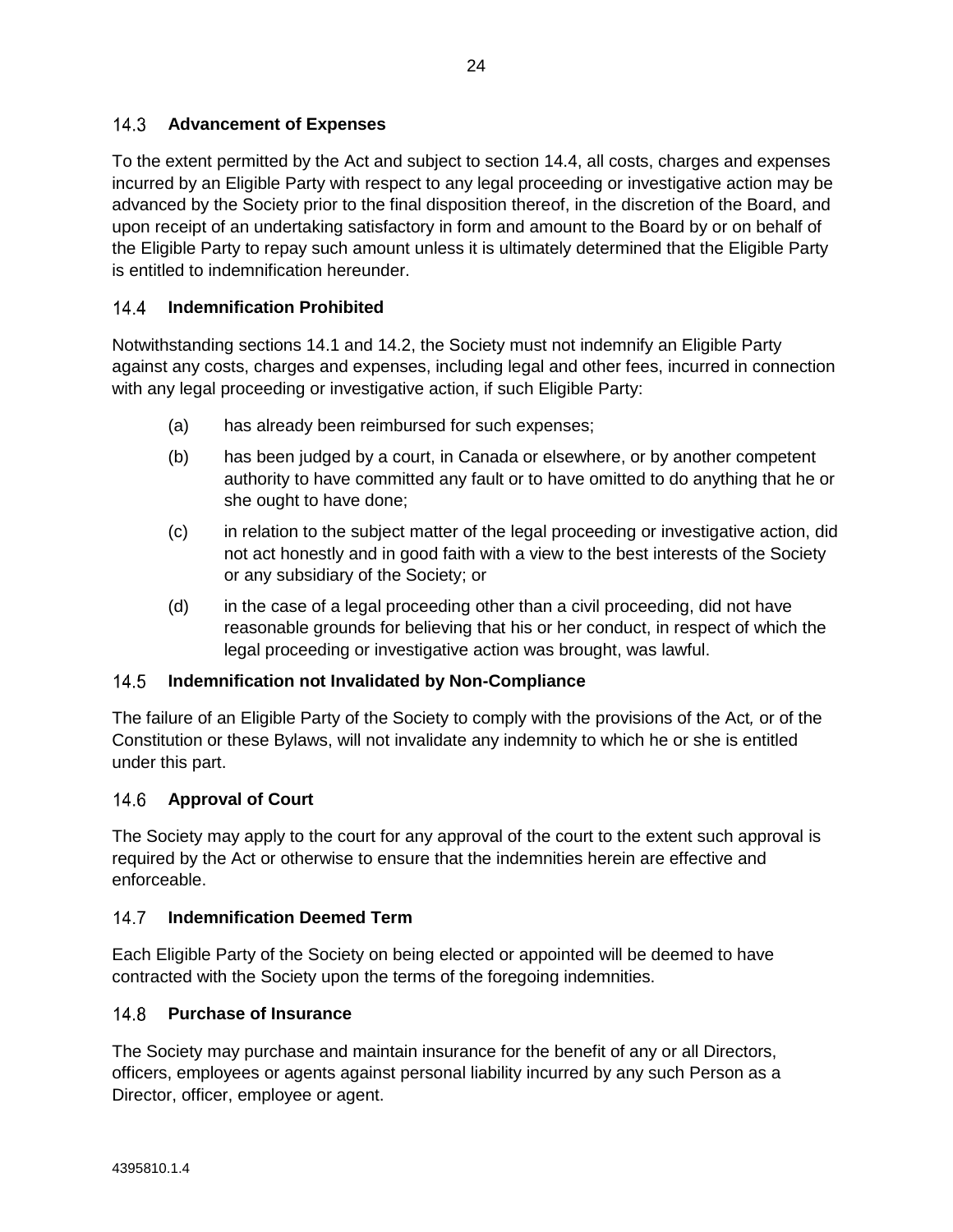## **15. COMMITTEES**

### $15.1$ **Creation and Delegation to Committees**

The Board may create such standing and special committees, working groups or task forces as may from time to time be required. Any such committee will limit its activities to the purpose or purposes for which it is appointed and will have no powers except those specifically conferred by a Board Resolution.

The Board may delegate any, but not all, of its powers to committees which may be in whole or in part composed of Directors as it thinks fit.

### $15.2$ **Standing and Special Committees**

Unless specifically designated as a standing committee, a committee is deemed to be a special committee and any special committee so created must be created for a specified time period only.

A special committee will automatically be dissolved upon the earlier of the following:

- (a) the completion of the specified time period; or
- (b) the completion of the task for which it was created.

### $15.3$ **Terms of Reference**

In the event the Board decides to create a committee, it must establish terms of reference for such committee. A committee, in the exercise of the powers delegated to it, will conform to any rules that may from time to time be imposed by the Board in the terms of reference or otherwise, and will report every act or thing done in exercise of those powers at the next meeting of the Board held after it has been done, or at such other time or times as the Board may determine.

#### $15.4$ **Meetings**

The members of a committee may meet and adjourn as they think proper and meetings of the committees will be governed *mutatis mutandis* by the rules set out in these Bylaws governing proceedings of the Board.

### **16. EXECUTION OF INSTRUMENTS**

### **No Seal**

The Society will not have a corporate seal.

### **Execution of Instruments**

Contracts, documents or instruments in writing requiring the signature of the Society may be signed as follows:

(a) by the Chair, together with one (1) other Director, or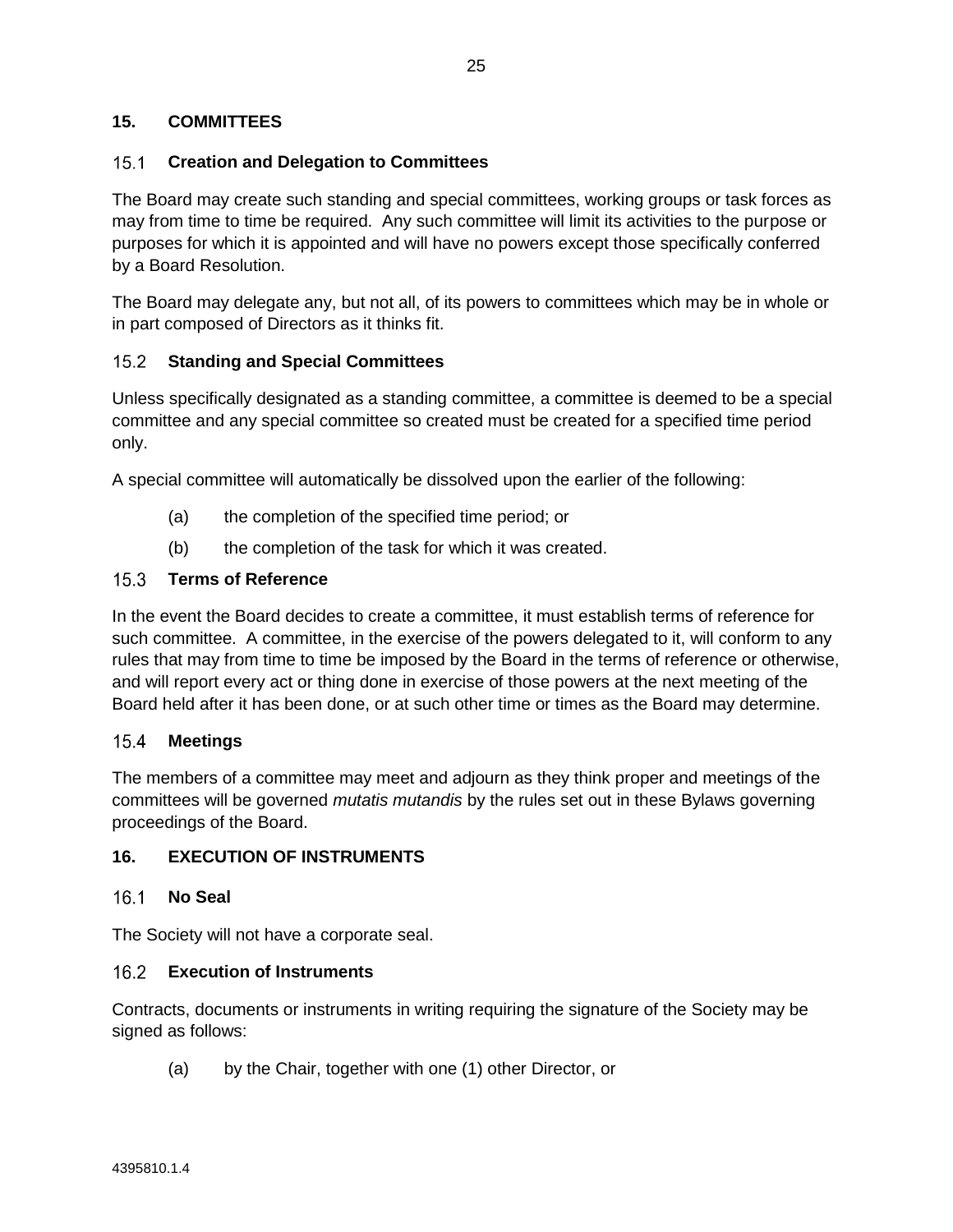(b) in the event that the Chair is unavailable to provide a signature, by any two (2) Directors,

and all contracts, documents and instruments in writing so signed will be binding upon the Society without any further authorization or formality.

The Board will have power from time to time by Board Resolution to appoint any officer or officers, or any Person or Persons, on behalf of the Society either to sign contracts, documents and instruments in writing generally or to sign specific contracts, documents or instruments in writing.

### **Signing Officers**  $16.3$

The Board will, from time to time by Board Resolution, appoint signing officers who shall be authorized to sign cheques and all banking documents on behalf of the Society.

# **17. FINANCIAL MATTERS AND REPORTING**

# **Fiscal Year**

The fiscal year of the Society may be determined by the Board from time to time.

# **Accounting Records**

The Society will maintain such financial and accounting records and books of account as are required by the Act and applicable laws.

# 17.3 **Borrowing Powers**

In order to carry out the purposes of the Society, the Board may, on behalf of and in the name of the Society, raise or secure the payment or repayment of money in any manner it decides, including the granting of guarantees, and in particular, but without limiting the foregoing, by the issue of debentures.

### $17.4$ **Restrictions on Borrowing Powers**

The Members may by Ordinary Resolution restrict the borrowing powers of the Board.

# **When Audit Required**

The Society is not required to be audited. However, the Society will conduct an audit or review of its annual financial statements if:

- (a) the Directors determine to conduct an audit or review engagement by Board Resolution; or
- (b) the Members require the appointment of an auditor by Ordinary Resolution,

in which case the Society will appoint an auditor qualified in accordance with, and will comply with all relevant provisions of, Part 9 of the Act and these Bylaws.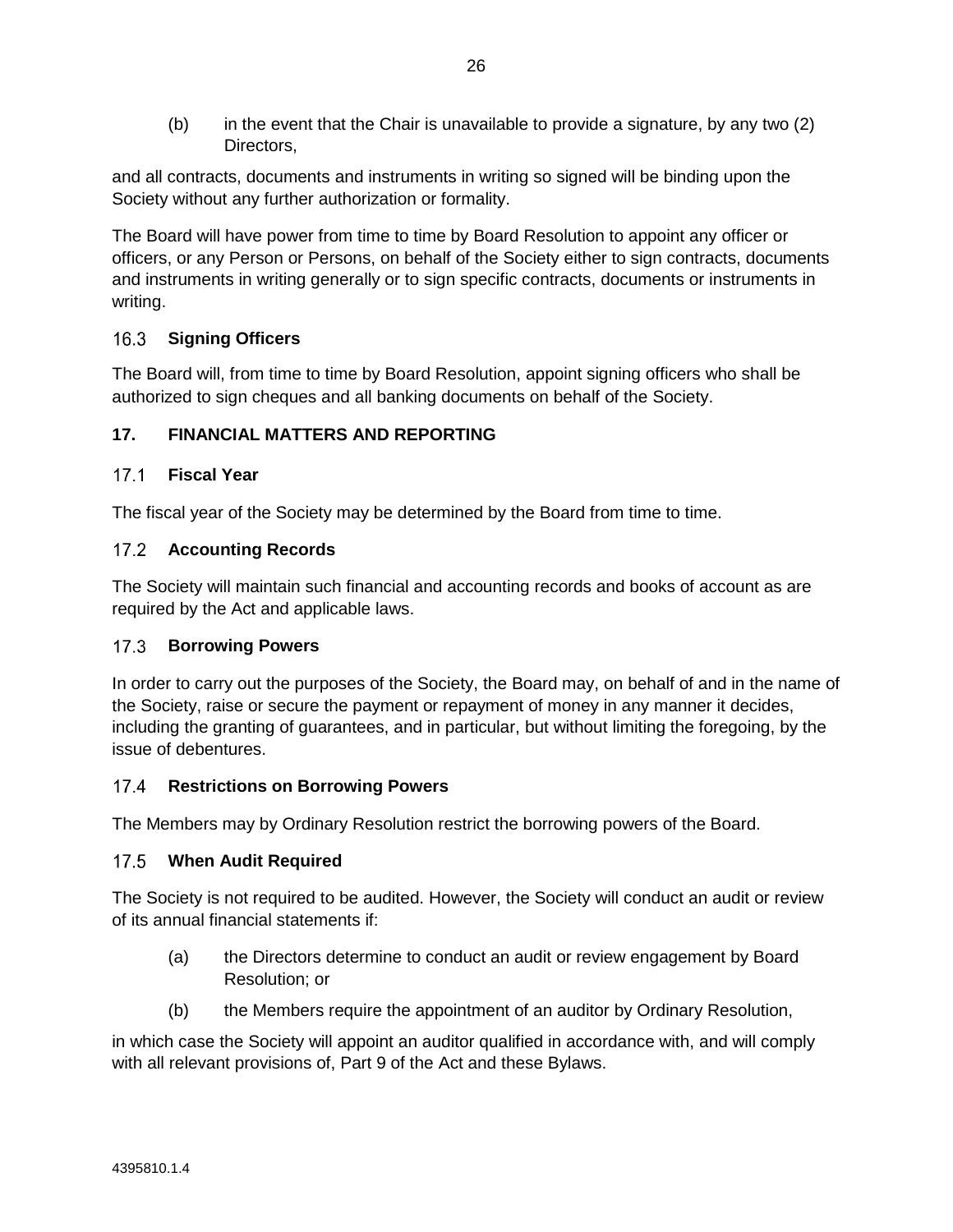### $176$ **Appointment of Auditor at Annual General Meeting**

If the Society determines to conduct an audit or review engagement, an auditor will be appointed at an annual general meeting, to hold office until such auditor is reappointed at a subsequent annual general meeting or a successor is appointed in accordance with the procedures set out in the Act or until the Society no longer wishes to appoint an auditor.

### $17.7$ **Vacancy in Auditor**

Except as provided in section [17.8,](#page-30-1) the Board will fill any vacancy occurring in the office of auditor and an auditor so appointed will hold office until the next annual general meeting.

### <span id="page-30-1"></span> $17.8$ **Removal of Auditor**

An auditor may be removed and replaced by Ordinary Resolution in accordance with the procedures set out in the Act.

### 17.9 **Notice of Appointment**

An auditor will be promptly informed in writing of such appointment or removal.

### **17.10 Restrictions on Appointment**

A Person who is not independent of the Society in accordance with section 113 of the Act must not be appointed or act as the auditor for the Society.

# **Auditor's Report**

The auditor, if any, must prepare a report on the financial statements of the Society in accordance with the requirements of the Act and applicable law.

### **Participation in General Meetings**

The auditor, if any, is entitled in respect of a General Meeting to:

- (a) receive every notice relating to the meeting to which a Member is entitled;
- (b) attend the meeting; and
- (c) to be heard at the meeting on any part of the business of the meeting that deals with the auditor's duties or function.

An auditor who is present at a General Meeting at which the financial statements are considered must answer questions concerning those financial statements, the auditor's report, if any, and any other matter relating to the auditor's duties or function.

# **18. NOTICE GENERALLY**

#### <span id="page-30-0"></span> $18.1$ **Method of Giving Notice**

Except as otherwise provided in these Bylaws, a notice may be given to a Member or a Director either personally, by delivery, courier or by mail posted to such Person's Registered Address,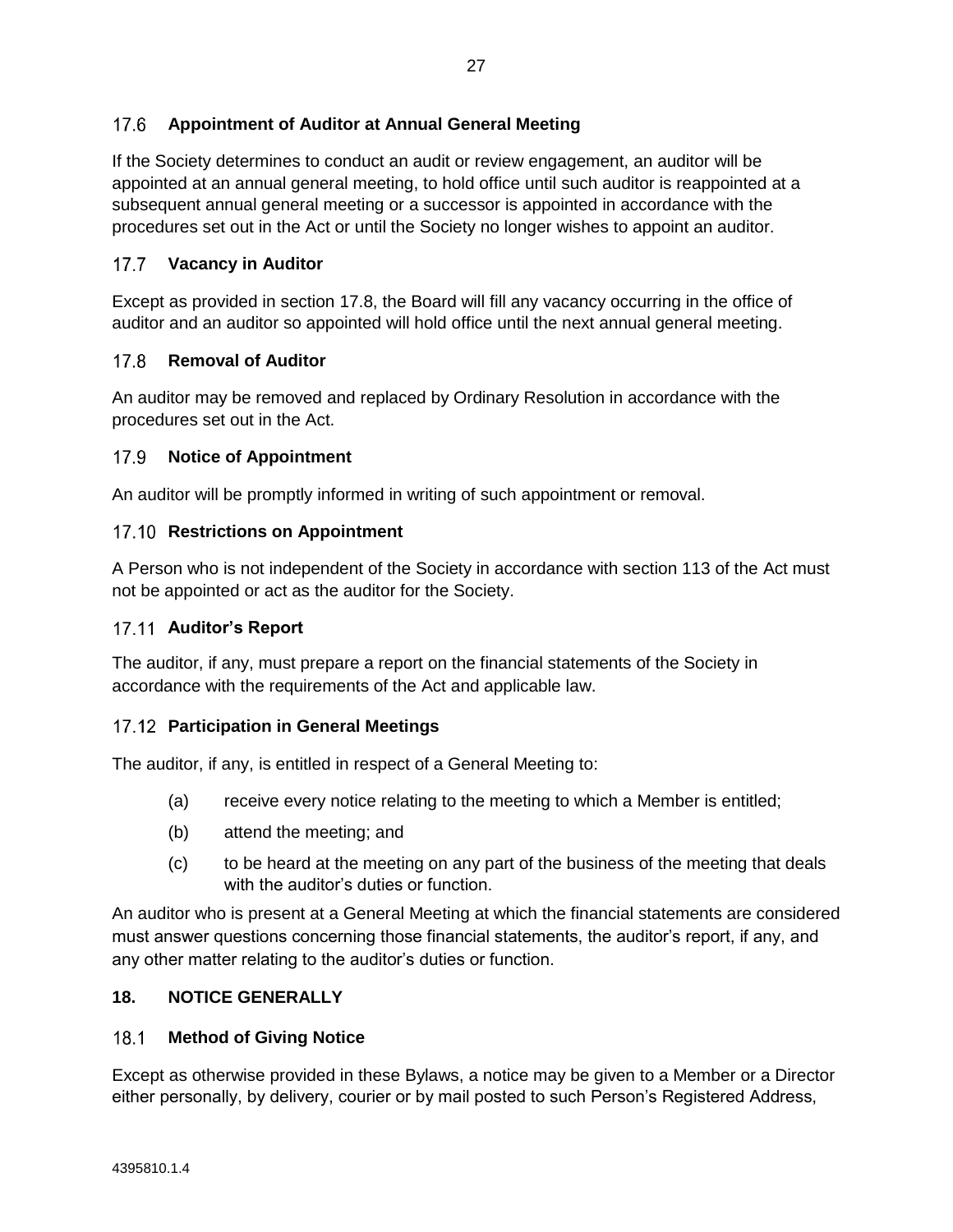or, where the member has provided a fax number or electronic mail address, by fax or electronic mail, respectively.

### **When Notice Deemed to have been Received**  $182$

A notice sent by mail will be deemed to have been given on the day following that on which the notice was posted. In proving that notice has been given, it is sufficient to prove the notice was properly addressed and put in a Canadian Government post office receptacle with adequate postage affixed, provided that if, between the time of posting and the deemed giving of the notice, a mail strike or other labour dispute which might reasonably be expected to delay the delivery of such notice by the mails occurs, then such notice will only be effective when actually received.

Any notice delivered personally, by delivery or courier, facsimile, or electronic mail will be deemed to have been given on the day it was so delivered or sent.

### $18.3$ **Days to be Counted in Notice**

If a number of days' notice or a notice extending over any other period is required to be given, the day the notice is given or deemed to have been given and the day on which the event for which notice is given will not be counted in the number of days required.

# **19. MISCELLANEOUS**

### $19.1$ **Dissolution**

Upon winding-up or dissolution of the Society, the funds and property remaining after the payment of all costs, charges and expenses properly incurred in the winding-up or dissolution, including the remuneration of the liquidator, and after payment to employees of the Society of any arrears of salaries or wages, and after the payment of any debts of the Society, will be distributed to such charitable organization or orgfanizations having a similar charitable purpose.

### $19.2$ **Inspection of Documents and Records**

The documents and records of the Society, including the financial and accounting records and the minutes of General Meetings, committee meetings and meetings of the Board, will be open to the inspection of any Director at reasonable times and on reasonable notice.

A Member in good standing is entitled, upon providing not less than fourteen (14) days' notice in writing to the Society, to inspect any of the following documents and records of the Society at the Address of the Society during the Society's normal business hours:

- (a) the Constitution and these Bylaws, and any amendments thereto;
- (b) the statement of directors and registered office of the Society;
- (c) minutes of any General Meeting, including the text of each resolution passed at the meeting;
- (d) resolutions of the Members in writing, if any;